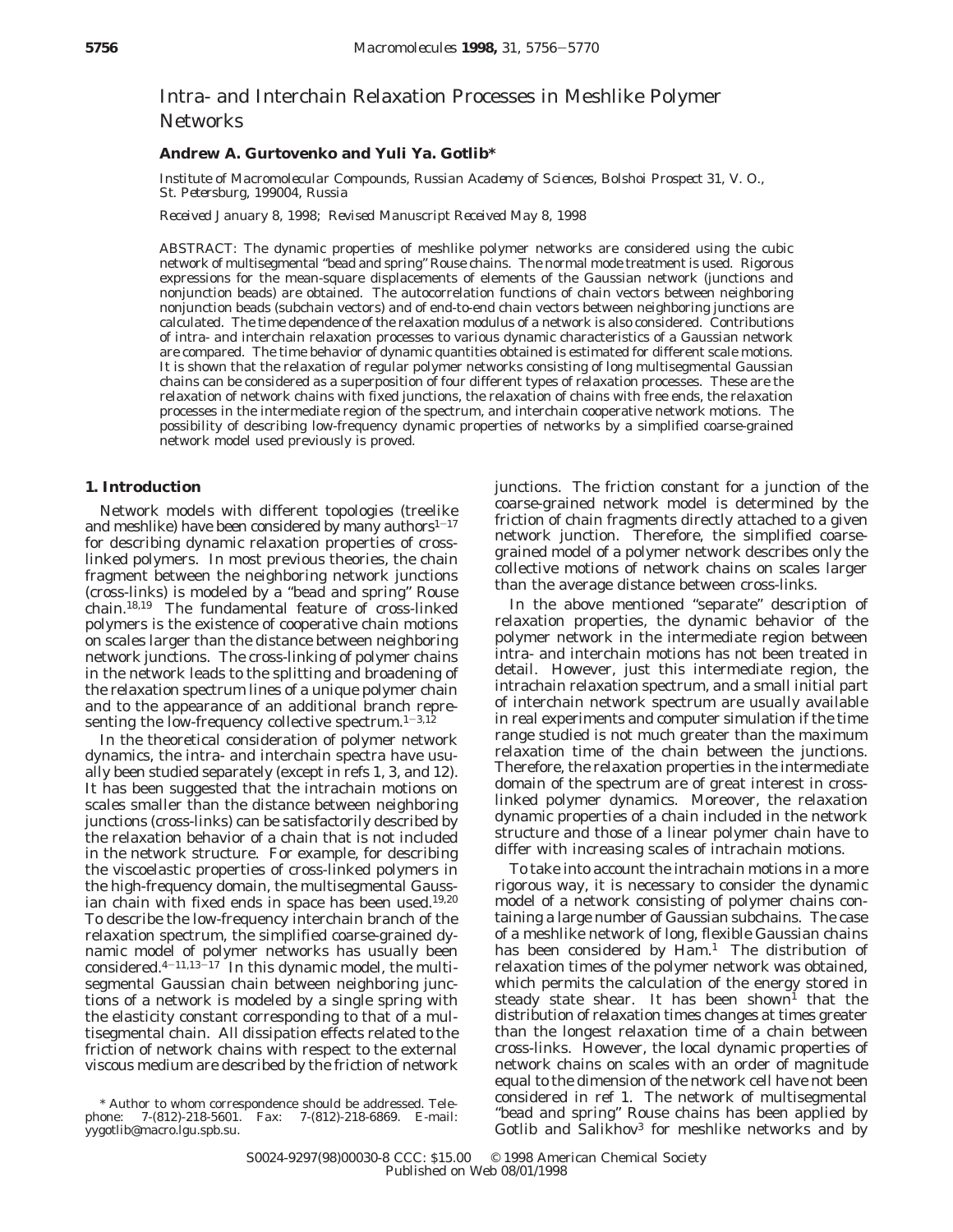

**Figure 1.** Elementary cell of a cubic network consisting of multisegmental "bead and spring" chains.

Kloczkowski, Mark, and Frisch<sup>12</sup> for treelike networks. In these papers the relaxation times of cross-linked systems were calculated and the existence of two types of relaxation spectra (intra- and interchain spectra) was shown. The set of relaxation times obtained was used for calculating the dynamic modulus<sup>12</sup> and viscosity.<sup>3</sup> However, the dynamic characteristics of junctions and nonjunction elements of a meshlike network have not been studied previously.1,3,12

This paper considers the dynamic properties of meshlike Gaussian networks in greater detail. Different local dynamic characteristics of network chains and junctions (cross-links), which have not been considered previously, will be obtained using a dynamic model of a regular cubic network of multisegmental Gaussian chains.3 All the normal modes of a cubic network consisting of multisegmental "bead and spring" Rouse chains will be obtained. This approach makes it possible to consider the dynamic characteristics of a network in intrachain, interchain, and intermediate regions of the relaxation spectrum. The paper is organized as follows. The mean-square displacements of junctions and nonjunction elements of network chains are calculated. The autocorrelation functions of the subchain vectors and of the end-to-end chain vectors between the neighboring network junctions (cross-links) are obtained. These autocorrelation functions can be manifested in the consideration of dielectric susceptibility of polymer networks containing polar macromolecules.15 The relaxation modulus of a Gaussian network is also calculated. The time behavior of dynamic characteristics obtained is estimated in various regions of the relaxation spectrum. A comparison of the contributions of intra- and interchain relaxation processes to the dynamic characteristics of the network is made. The lowfrequency dynamic properties of network junctions obtained are compared with the previous theories that have considered the simplified coarse-grained network model. A comparison of relaxation properties of a polymer chain embedded in the network structure with those of a linear polymer chain is discussed.

## **2. Theory**

**2.1. Dynamic Model of a Network.** The cubic network of multisegmental Gaussian chains is considered (Figure 1). This network model is similar to that treated previously.3 An elementary cell (or, a repeating unit) of a three-dimensional cubic network contains a

junction and three "bead and spring" Rouse chains.<sup>18</sup> We consider a phantom Gaussian network; i.e., the excluded volume interactions and hydrodynamic interactions are neglected. The entanglement effects and the contributions of dangling chains are not discussed either. A regular network system is considered. Each Gaussian chain contains *n* beads and, correspondingly,  $(n + 1)$  subchains connecting them. All subchains act as springs with the elasticity constant *K*0. It is assumed that the multisegmental chains of a given Gaussian network move inside the external viscous medium. This medium is a real solvent in the case of swollen networks. In the theory of dry polymer networks, the effective viscous medium mimics the friction effects due to the interactions between the network segments.13,16,17 A similar concept of effective medium has been taken into consideration in the study of dynamic properties of melts.21 The friction constants of a network junction and of a nonjunction bead are denoted as  $\zeta_{\text{jun}}$  and  $\zeta_{0}$ , respectively. The dynamic behavior of a Gaussian network in the absence of external forces is studied. Only the *X* projections of position vectors of the network elements will be treated because *X*, *Y*, and *Z* projections for a Gaussian chain are independent of each other. Each cell of a cubic network  $\Omega = (\alpha, \beta, \gamma)$  is marked by indices  $\alpha$ ,  $\beta$ , and *γ* (Figure 1). A network containing  $\dot{N}$ junctions (cross-links) along each network direction (indices  $\alpha$ ,  $\beta$ , and  $\gamma$  change from 1 to *N*) is considered. The total number of cells in the network system is equal to *N*<sup>3</sup>. Let  $X_p(\Omega; j; t)$  and  $X_0(\Omega; t)$  be the X coordinates of the nonjunction bead and the network junction, respectively. Here index *p* means the number of the multisegmental chains in the cell ( $p = 1, 2, 3$  for the chains of a cubic network) and index *j* means the position of a bead along the multisegmental chain  $(j = 1, ..., n$  for nonjunction beads and  $\ddot{j} = 0$  for network junctions).

The motion of the *X* coordinate of a nonjunction bead is governed by

$$
\zeta_0 \frac{\mathrm{d}}{\mathrm{d}t} X_\mathrm{p}(\Omega; j; t) + K_0 \left[ 2X_\mathrm{p}(\Omega; j; t) - X_\mathrm{p}(\Omega; j+1; t) - X_\mathrm{p}(\Omega; j-1; t) \right] = F_{\mathrm{Br}}(1)
$$

where  $F_{\text{Br}}$  is the stochastic Brownian force. The junction of a cubic network is connected by subchains to six neighboring nonjunction beads. The equation of motion for a network junction has the form

$$
\xi_{\text{jun}}\frac{\mathrm{d}}{\mathrm{d}t}X_0(\alpha,\beta,\gamma;t) + K_0[6X_0(\alpha,\beta,\gamma;t) - X_1(\alpha,\beta,\gamma;t,t)] -
$$
  

$$
X_1(\alpha-1,\beta,\gamma;n;t) - X_2(\alpha,\beta,\gamma;t,t) - X_2(\alpha,\beta-1,\gamma;n;t) -
$$
  

$$
X_3(\alpha,\beta,\gamma;t,t) - X_3(\alpha,\beta,\gamma-1;n;t)] = F_{\text{Br}}(2)
$$

In the consideration of local dynamic characteristics, it is convenient to use a network system with periodic boundary conditions. These conditions mean that

$$
X_1(0,\beta,\gamma;n;t) = X_1(N,\beta,\gamma;n;t)
$$
 (3a)

$$
X_2(\alpha, 0, \gamma; n; t) = X_2(\alpha, N, \gamma; n; t)
$$
 (3b)

$$
X_3(\alpha,\beta,0;n;t) = X_3(\alpha,\beta,N;n;t)
$$
 (3c)

Using the periodic boundary conditions, the exact solution for a given mechanical system can be obtained at an arbitrary number of network junctions in the system.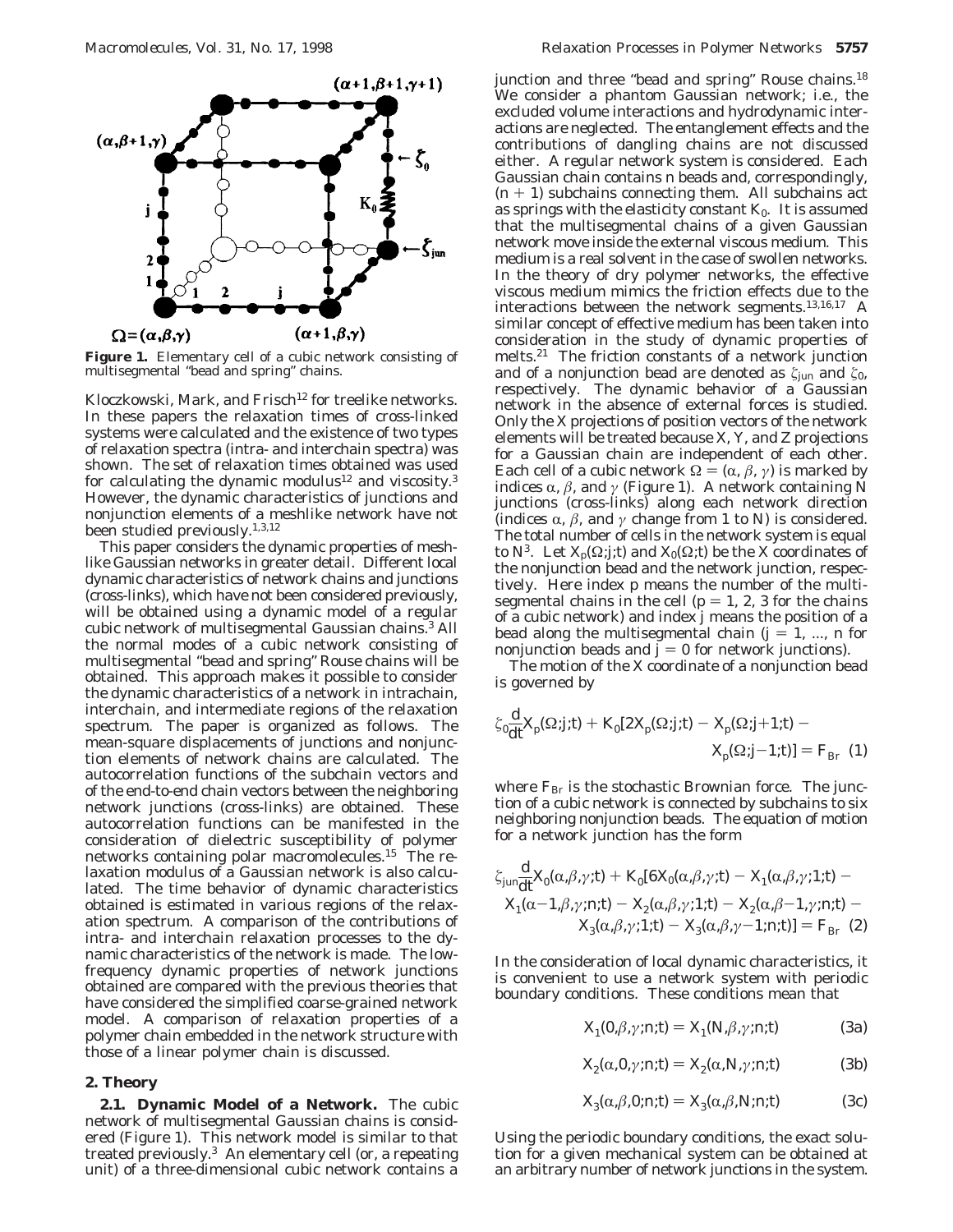**2.2. Normal Mode Treatment.** The general form of transformation from Cartesian coordinates *X* to normal coordinates *Q* (normal modes) has the following structure for network elements (nonjunction beads  $X_p(\Omega; f; t)$  and network junctions  $X_0(\Omega; t)$ 

$$
X_p(\Omega;j;t) = \sum_{\vec{\theta},\psi} \exp i[\vec{\Omega}\vec{\theta}](A_p \sin j\psi + B_p \cos j\psi) Q(\vec{\theta};\psi;t)
$$
 (4a)

$$
X_0(\Omega;t) = \sum_{\vec{\theta},\psi} \exp i[\vec{\Omega}\vec{\theta}]B_0 Q(\vec{\theta};\psi;t) \tag{4b}
$$

Here  $\bar{\theta} = (\theta_1, \theta_2, \theta_3)$  is the network wave vector determining the phase shift between displacements of the neighboring network cells for a given normal mode. The quantity  $\psi$  is the intrachain wave vector describing the phase shift between neighboring beads in the network chain. The time dependence of each normal mode has the form  $Q(t) = Q(0) \exp[-t/\tau]$  where  $\tau$  is the relaxation time of a given normal mode. With the normal mode transformation (eq 4a), the equations of motion of nonjunction beads (eq 1) give the set of relaxation times *τ*

$$
\tau(\psi) = \frac{\zeta_0}{K_0 2(1 - \cos \psi)}\tag{5}
$$

Equation 5 for relaxation times of the polymer network has the same form as that for a linear Gaussian chain,<sup>18,19,21</sup> but the intrachain wave vector of a network depends on the phase shift θ between the network cells (see below eq 11).

Substituting transformation (eq 4a) into the periodic boundary conditions (eq 3) the components of the interchain wave vector can easily be obtained

$$
\theta_{1,2,3} = \frac{2\pi}{N} S_{1,2,3} \qquad S_{1,2,3} = 0, \dots, N-1 \tag{6}
$$

In order to obtain the intrachain wave vector *ψ* (and, thus, the relaxation times) and the transformation from Cartesian coordinates to normal modes, seven constants, *A*1, *A*2, *A*3*, B*0, *B*1, *B*2, and *B*3, must be determined. These constants can be obtained by using the equation of motion of junction (eq 2) and the boundary conditions in the network junctions

$$
X_0(\alpha, \beta, \gamma; t) = X_1(\alpha - 1, \beta, \gamma; n+1; t)
$$
 (7a)

$$
X_0(\alpha, \beta, \gamma; t) = X_2(\alpha, \beta - 1, \gamma; n + 1; t)
$$
 (7b)

$$
X_0(\alpha, \beta, \gamma; t) = X_3(\alpha, \beta, \gamma - 1; n + 1; t)
$$
 (7c)

$$
X_0(\alpha, \beta, \gamma; t) = X_1(\alpha, \beta, \gamma; 0; t)
$$
 (7d)

$$
X_0(\alpha, \beta, \gamma; t) = X_2(\alpha, \beta, \gamma; 0; t)
$$
 (7e)

$$
X_0(\alpha, \beta, \gamma; t) = X_3(\alpha, \beta, \gamma; 0; t)
$$
 (7f)

The exact analytical solution for a given mechanical system becomes possible only if the friction constant of a network junction is 3 times greater than that of a nonjunction bead3

$$
\zeta_{jun} = 3\zeta_0 \tag{8}
$$

This corresponds to the superposition of beads (with friction constant *ú*0) of three intersecting multisegmental chains in the network junction. In this case the equation of motion of a network junction can be represented as the sum of three equations of motion for nonjunction beads. The combination of equations of motion (eq 2) with boundary conditions (eq 7) gives three different sets of wave vectors  $\psi$  (cf. ref 3)

$$
\cos(n+1)\psi_1 = (1/3)(\cos\theta_1 + \cos\theta_2 + \cos\theta_3)
$$
 (9)

$$
\sin(n+1)\psi_2^* = 0 \tag{10a}
$$

$$
\sin(n+1)\psi_2^{**} = 0 \tag{10b}
$$

Hence, for the sets of intrachain wave vectors *ψ* we have

$$
\psi_1 = \frac{2\pi}{n+1} l \pm \frac{1}{n+1} \arccos \frac{1}{3} (\cos \theta_1 + \cos \theta_2 + \cos \theta_3)
$$
  

$$
l = 0, ..., n/2 \quad (11)
$$

$$
\psi_2^* = \frac{\pi}{n+1} k_2^* \qquad k_2^* = 1, ..., n \tag{12a}
$$

$$
\psi_2^{**} = \frac{\pi}{n+1} k_2^{**} \qquad k_2^{**} = 1, ..., n \qquad (12b)
$$

It is convenient to assume that the quantity *n* is an even number (this condition does not limit the theory). In eq 11 sign + should be chosen at  $l = 0$  and signs  $\pm$  at *l*  $\neq$  0. The total number of values of the wave vector  $\psi_1$ at a given phase shift between cells  $\vec{\theta} = (\theta_1, \theta_2, \theta_3)$  is equal to  $(n + 1)$ . Equations 11 and 12 indicate the existence of two branches in the relaxation spectrum of a network. The first branch corresponding to wave vector *ψ*<sup>1</sup> includes both intra- and interchain relaxation processes that are interconnected in a rather complicated way (eq 11). If  $l = 0$  (see eq 11), the wave vector  $\psi_1(l=0) \equiv \psi_{1l}$ 

$$
\psi_{10}(\theta_1, \theta_2, \theta_3) = \frac{1}{n+1} \arccos \frac{1}{3} (\cos \theta_1 + \cos \theta_2 + \cos \theta_3)
$$
 (13)

describes only interchain low-frequency motions. If *l*  $\neq$  0, the intrachain motions appear. They depend on the phase shift between network cells. Each intrachain mode  $2\ln((n+1))$  (see eq 11) is split into bands consisting of a great number of sublines. These sublines correspond to different phase shifts  $θ$  between network cells. It should be noted that the broadening  $\Delta \psi_1(\mathbf{l}) =$  $\psi$ *lf* of intrachain modes is smaller than the difference  $(\psi_1(l+1) \cdot \psi_1(l))$  between the neighboring  $\psi_1(l)$  values. Therefore, the bands of neighboring intrachain modes are not superposed. The sets of wave vectors  $\psi_2^*$  and  $ψ<sub>2</sub><sup>**</sup>$  are intrachain quantities only and do not depend on the interchain wave vector  $\theta = (\theta_1, \theta_2, \theta_3)$ . These wave vectors represent the purely intrachain branch of spectrum, which is doubly degenerated (see eq 12).

To construct normal modes (eq 4), it is necessary to combine the equations of motion (eq 2) and the boundary conditions in network junctions (eq 7). The determination of the form of the transformation from Cartesian coordinates X to normal modes *Q* is a rather complex problem. For this transformation we obtain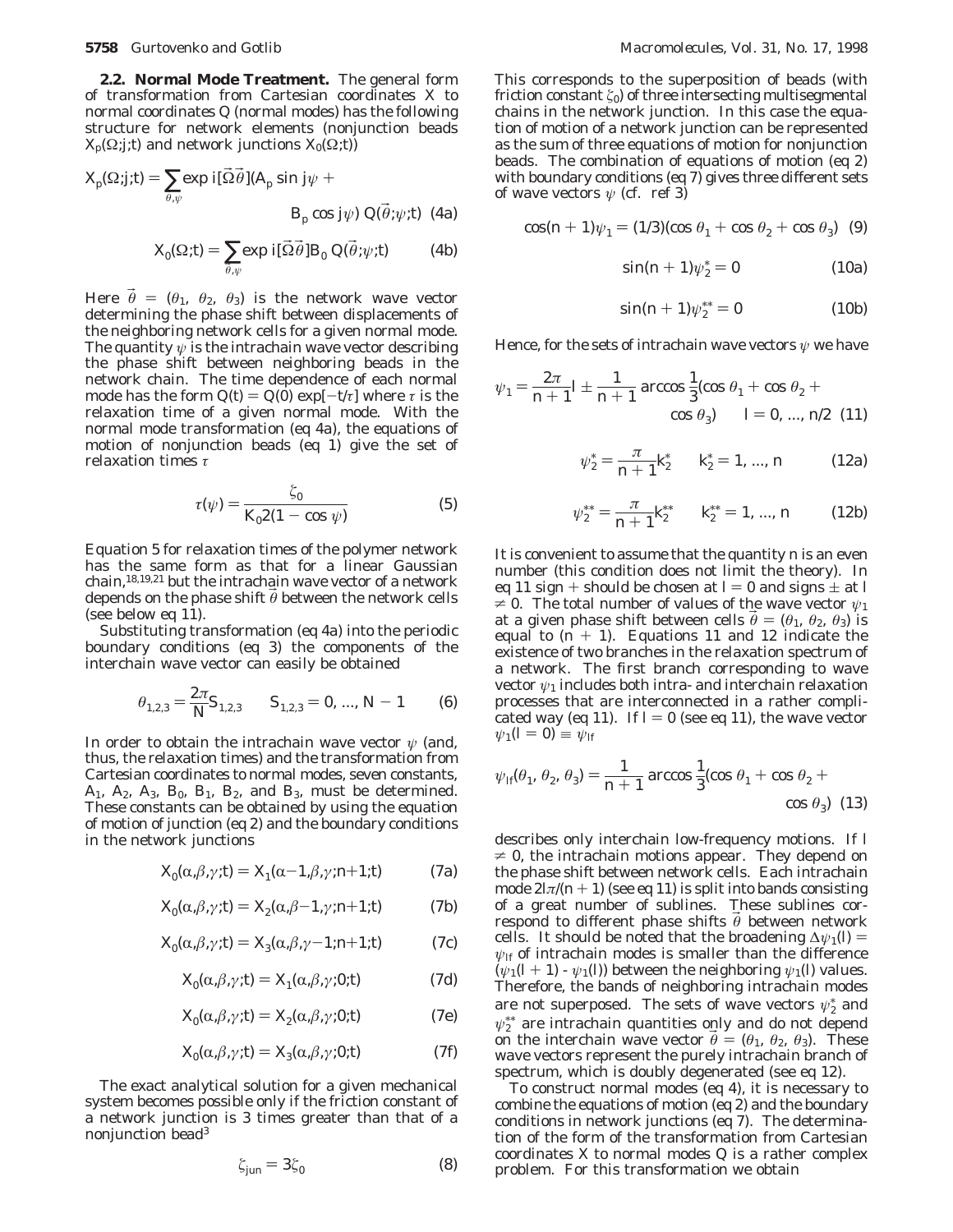$$
X_{p}(\Omega;j; t) \approx \sum_{\substack{\vec{\theta}, \psi_{1} \\ \text{exp}}} \exp i(\vec{\Omega}\vec{\theta}) \times
$$
  
\n
$$
\exp i\theta_{p} \sin j\psi_{1} + \sin(n+1-j)\psi_{1}
$$
  
\n
$$
\sum_{\substack{\vec{\theta}, \psi_{2} \\ \vec{\theta}, \psi_{2}^*}} \exp i(\vec{\Omega}\vec{\theta}) f_{p}(\vec{\theta}; \psi_{2}^*) \sin j\psi_{2}^* Q_{2}^*(t) +
$$
  
\n
$$
\sum_{\substack{\vec{\theta}, \psi_{2}^* \\ \vec{\theta}, \psi_{2}^*}} \exp i(\vec{\Omega}\vec{\theta}) f_{p}^*(\vec{\theta}; \psi_{2}^{**}) \sin j\psi_{2}^{**} Q_{2}^{**}(t) (14)
$$

Here  $f_p(\vec{\theta}; \psi_2^*)$  and  $f_p^*(\vec{\theta}; \psi_2^*)$  are functions of wave vectors  $\psi$  and  $\vec{\theta}$  ( $p = 1, 2, 3$ ). These functions do not depend tors  $\psi$  and  $\theta$  ( $p = 1, 2, 3$ ). These functions do not depend<br>on index  $\vec{Q} = (\alpha \beta \gamma)$  determining the position of the on index  $\Omega = (\alpha, \beta, \gamma)$  determining the position of the network cell and on the position of the bead *j* along the network chain. The functions  $f_p^*(\vec{\theta}; \psi_2^*)$  and  $f_p^*(\vec{\theta}; \psi_2^{**})$ <br>have a rather complicated form because of the multiple have a rather complicated form because of the multiple degeneration of this branch (the degeneration of every relaxation time of the branch is equal to  $2N<sup>3</sup>$  for a cubic network system). Therefore, only the final results will be presented.

The normal coordinates of a system are separated into three sets  $(Q_1, Q_2^*)$  and  $Q_2^{**}$  corresponding to different branches of the spectrum. Normal modes  $Q_1(\theta;\psi_1;t)$ form the spectrum branch containing both the intra- and interchain motions. Normal modes  $Q_2^* (\vec{\theta}; \psi_2^*; t)$  and  $Q_3^* (\vec{\theta}; \psi_2^*; t)$  represent the doubly degenerated branch  $Q_{\text{S}}^{**}(\vec{\theta};\psi_2^{**};t)$  represent the doubly degenerated branch containing only intrachain motions (see above). One can containing only intrachain motions (see above). One can see from eq 14 that this branch corresponds to the relaxation behavior of network chains with fixed junctions. This fact indicates that the approach developed by Mooney<sup>20</sup> (who considered the linear Gaussian chain with fixed ends for describing the viscoelastic properties of cross-linked polymers in high-frequency region) can be related to the existence of a purely intrachain branch in the rigorous consideration of dynamics of a Gaussian network. It should be noted that the transformation from the Cartesian coordinates to normal modes for the network junctions has a simpler form because of the absence of the contribution of the intrachain degenerated branch to junction dynamics (see eq 14 at  $j = 0$ )

$$
X_0(\Omega;t) \simeq \frac{1}{N^{\beta/2}} \sqrt{\frac{1}{3(n+1)\bar{\theta}, \psi_1}} \exp\ i(\vec{\Omega}\vec{\theta})\ Q_1(\vec{\theta};\psi_1;t) \tag{15}
$$

The normal modes (eqs 14 and 15) transform the dissipation function *R*(*X*) of a cubic Gaussian network

$$
R(X) = \frac{1}{2} \sum_{\Omega} \left[ \zeta_0 \sum_{p=1}^3 \sum_{j=1}^n X_p^2(\Omega; j; t) + 3 \zeta_0 X_0^2(\Omega; t) \right]
$$
 (16a)

to the diagonal form with equal weights of all normal modes, i.e.,

$$
R(Q) = -\frac{1}{2}\zeta_0 \sum_{\vec{\theta}} \sum_{\psi} \dot{Q}^2(\vec{\theta}; \psi; t)
$$
 (16b)

Moreover, in this transformation the potential energy of a system

$$
U(X) = \frac{1}{2} K_0 \sum_{\Omega} \sum_{p=1}^{3} \sum_{j=1}^{n+1} (X_p(\Omega; j; t) - X_p(\Omega; j-1; t))^2
$$
 (17a)

also becomes a diagonal form

$$
U(Q) = \frac{1}{2} K_0 \sum_{\vec{\theta}} \sum_{\psi} 2(1 - \cos \psi) Q^2(\vec{\theta}; \psi; t) \quad (17b)
$$

It can be seen that the transformation from Cartesian coordinates to normal modes (eqs 14 and 15) is orthogonal but is not normalized because it represents both the rotation of Cartesian axes (when potential energy is transformed) and the scale stretching (when dissipation function is transformed) simultaneously. This scale stretching is related to the difference between friction constants of junctions and nonjunction beads (see eqs 8 and 16a).

It should be noted that the set of relaxation times of the network system (eq 5) corresponds to the following form of equations of motion for normal modes *Q*(*t*)

$$
\rho(Q)\zeta_0 \frac{\mathrm{d}}{\mathrm{d}t}Q(t) + \rho(Q)K_0 2(1 - \cos \psi) \ Q(t) = F_{\mathrm{Br}}(Q) \tag{18}
$$

where  $F_{\text{Br}}(Q)$  are the components of stochastic Brownian force in normal coordinates. The quantity  $\rho(Q)$  is equal to 3 at normal mode transformation of the equation of motion for the network junction (eq 2) and is equal to 1 if the equation of motion for a nonjunction bead (eq 1) is transformed. In contrast, the normal modes obtained (eqs 14 and 15) allow us to transform all equations of motion of network elements into the same form

$$
\zeta_0 \frac{d}{dt} Q(t) + K_0 2(1 - \cos \psi) \ Q(t) = F_{Br}(Q) \tag{19}
$$

These transformations from Cartesian coordinates to normal modes allow various dynamic characteristics of the network system to be calculated.

**2.3. Dynamic Characteristics of a Gaussian Network.** Now we will consider the mean-square displacements of network junctions (cross-links) and of beads of network chains and the autocorrelation functions of subchain vectors and of end-to-end chain vectors between neighboring junctions. These characteristics can be manifested by different dynamic phenomena, for example, by dielectric and mechanical relaxation of cross-linked polymers, NMR phenomena, etc. The mean-square displacements as a function of time will be considered. These displacements describe translational diffusion of network junctions and nonjunction beads of multisegmental network chains. The meansquare displacement ∆*X*2(*t*) of a projection of the position vector of a network element on the X axis is determined as

$$
\Delta X^2(t) = \langle (X(t) - X(0))^2 \rangle = 2(\langle X^2 \rangle - \langle X(0) X(t) \rangle)
$$
 (20)

Here  $\langle \rangle$  means the configurational average. To calculate the quantity ∆*X*2(*t*), the transformation from Cartesian coordinates to normal modes (eqs 14 and 15) should be substituted into the expression for mean-square displacement (eq 20). The normal coordinates obtained are independent and orthogonal, i.e.,  $\langle Q(\theta;\psi;0) Q(\theta';\psi';t) \rangle =$ 0 if  $\theta \neq \theta'$  and (or)  $\psi \neq \psi'$ . Therefore, the quantity ∆*X*2(*t*) includes only the autocorrelation functions of normal modes  $\langle Q(0) | Q(t) \rangle$ , which have a simple time behavior

$$
\langle Q(\vec{\theta}; \psi; 0) \ Q(\vec{\theta}; \psi; t) \rangle = \langle Q^2(\vec{\theta}; \psi; 0) \rangle \exp[-t/\tau(\psi)] \quad (21)
$$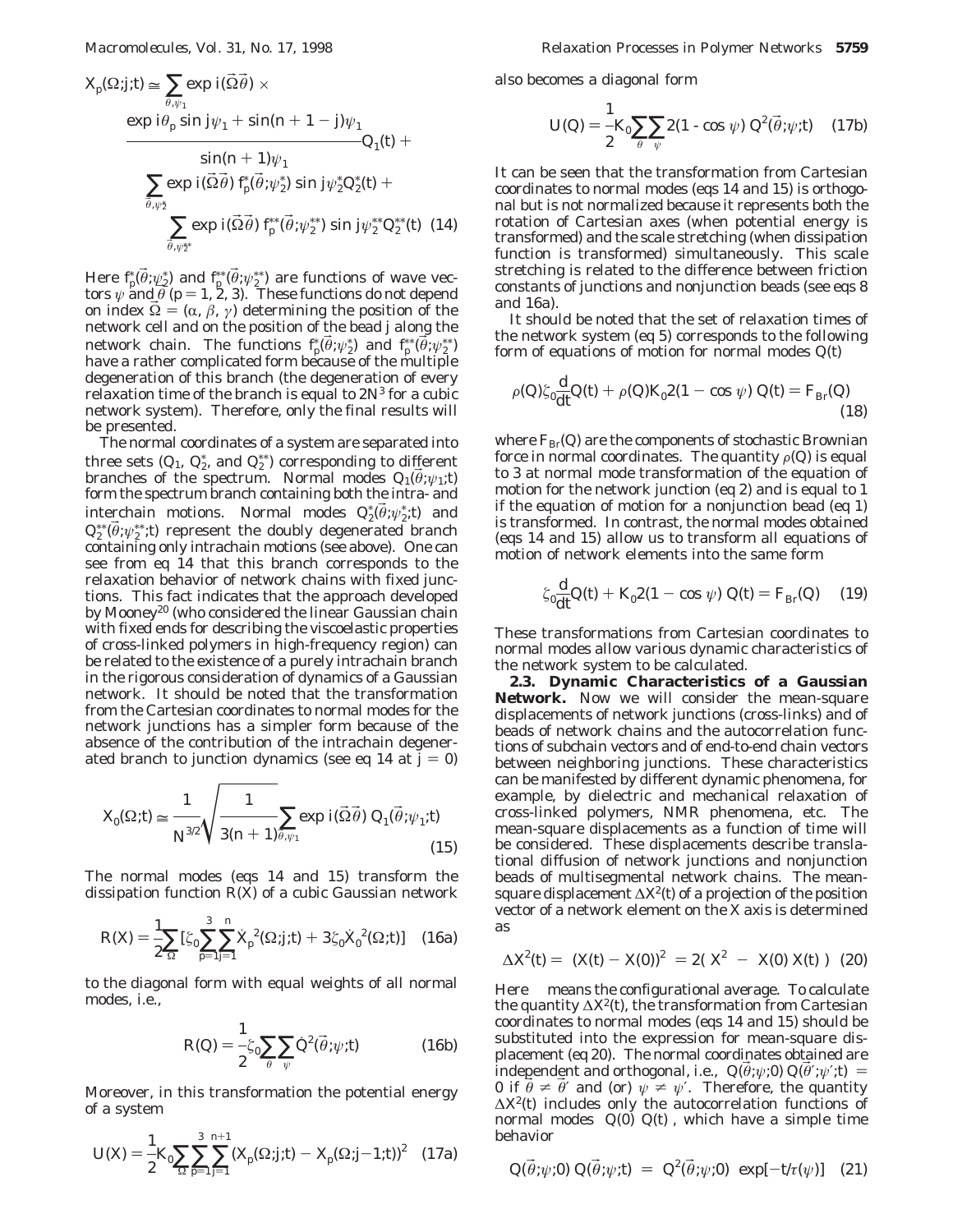The law of equal distribution of energy according to classical degrees of freedom for a harmonic oscillator<sup>21,22</sup> must be applied to the equilibrium values of squares of normal modes  $\langle Q^2 \rangle$ , namely,

$$
\langle Q^2(\vec{\theta}; \psi; 0) \rangle = \frac{k_{\rm B}T}{K_0 2(1 - \cos \psi)} \tag{22}
$$

where  $K_02(1 - \cos \psi)$  are the eigenvalues of potential energy of a network (eq 17).

The consecutive use of this procedure for calculating the mean-square displacement of a nonjunction bead yields

$$
\Delta X_{\rho}^{2}(\Omega;j;t) =
$$
\n
$$
\frac{k_{\text{B}}T}{K_{0}} \frac{2}{3N^{\beta}(n+1)^{\frac{1}{\theta}} \psi_{1}} \frac{1 - \exp[-t/\tau(\psi_{1})]}{2(1 - \cos \psi_{1})} + \frac{k_{\text{B}}T}{K_{0}} \frac{4}{3(n+1)\psi_{2}^{*}} \frac{1 - \exp[-t/\tau(\psi_{2}^{*})]}{2(1 - \cos \psi_{2}^{*})} + \frac{k_{\text{B}}T}{K_{0}} \frac{4}{3(n+1)\psi_{2}^{*}} \frac{1 - \exp[-t/\tau(\psi_{2}^{*})]}{2(1 - \cos \psi_{2}^{*})} \frac{k_{\text{B}}T}{K_{0}} \frac{4}{3(n+1)\psi_{2}^{*}} \frac{1 - \exp[-t/\tau(\psi_{2}^{*})]}{2(1 - \cos \psi_{2}^{*})}
$$
(23)

where index *p* means the number of a chain in the network cell  $\Omega = (\alpha, \beta, \gamma)$ . The sets of wave vectors  $\psi_1$ ,  $\psi_2^*$ , and  $\psi_2^{**}$  are given by eqs 11 and 12. It should be especially emphasized that the quantity  $\psi_1$  is a function of phase shift  $\theta = (\theta_1, \theta_2, \theta_3)$  between the network cells (see eq 11). The contributions of wave vectors  $\psi_2^*$  and  $\psi_2^{**}$  to the mean-square displacement of a network element (second and third terms in eq 23) have the same forms. Therefore, the expression for the mean-square displacement can be rewritten as

$$
\Delta X_{p}^{2}(\Omega;j,t) = \frac{k_{B}T}{K_{0}} \frac{2}{3N^{3}(n+1)^{\frac{1}{\theta}} \frac{\sum\limits_{\psi_{1}} 1 - \exp[-t/\tau(\psi_{1})]}{2(1 - \cos \psi_{1})} + \frac{k_{B}T}{K_{0}} \frac{8}{3(n+1)\frac{\sum\limits_{\psi_{2}} \sin^{2}j\psi_{2} - 2(1 - \cos \psi_{2})}{2(1 - \cos \psi_{2})} (24)
$$

where the wave vector  $\psi_2$  describes the purely intrachain branch of the relaxation spectrum and is determined as

$$
\psi_2 = \psi_2^* = \psi_2^{**} = \frac{k\pi}{n+1}
$$
  $k = 1, ..., n$  (25)

The mean-square displacements of network elements and other dynamic characteristics of a network (see below) do not depend on the position of the Gaussian chain in a cell (index *p*) because of the symmetry of a regular cubic system. The dynamic characteristics of a network do not depend on the three-dimensional index of a cell  $\Omega = (\alpha, \beta, \gamma)$  because all the cells of a cubic network with periodic boundary conditions are equivalent. Therefore, the indices  $p$  and  $\Omega$  will be omitted below.

One can see from eq 24 that the mean-square displacements of non-junction beads of network chains

depend on the bead position *j* along the chain  $(j = 1, ...,$ *n*). This effect is related to the fact that a multisegmental Gaussian chain between neighboring network junctions is finite. In the case of finite Gaussian chains embedded in the network structure, the mean-square displacement of a non-junction bead, which is averaged over bead positions along the multisegmental chain, can be considered

$$
\Delta X^2(t) \equiv \langle \Delta X^2(j;t) \rangle_j = \frac{1}{n_{j=1}}^n \Delta X^2(j;t) \tag{26}
$$

Using eq 24 we can write

$$
\Delta X^{2}(t) = \frac{k_{\mathrm{B}}T}{K_{0}} \frac{2}{3N^{3}(n+1)} \sum_{\theta} \sum_{\psi_{1}} \frac{1 - \exp[-t\tau(\psi_{1})]}{2(1 - \cos \psi_{1})} + \\ \frac{k_{\mathrm{B}}T}{K_{0}} \frac{4}{3(n+1)} \sum_{\psi_{2}} \frac{1 - \exp[-t\tau(\psi_{2})]}{2(1 - \cos \psi_{2})} \tag{27}
$$

The mean-square displacement of a network junction (see eq 24 at  $j = 0$ ) is represented in a simpler form

$$
\Delta X_0^2(t) = \frac{k_\text{B}T}{K_0} \frac{2}{3N^3(n+1)} \sum_{\bar{\theta}} \sum_{\psi_1} \frac{1 - \exp[-t/\tau(\psi_1)]}{2(1 - \cos \psi_1)} \tag{28}
$$

The time autocorrelation functions of the subchain vectors and of the end-to-end chain vectors between neighboring network junctions are also the important quantities characterizing the Brownian motion of the network. The projection of a subchain vector on the *X* axis is determined as

$$
u_x(\Omega;j;t) = X(\Omega;j;t) - X(\Omega;j-1;t) \tag{29}
$$

The projections of the end-to-end chain vectors between neighboring junctions have the following forms (there are three end-to-end chain vectors per cell of a cubic network)

$$
h_{x1}(\alpha,\beta,\gamma;t) = X_0(\alpha,\beta,\gamma;t) - X_0(\alpha-1,\beta,\gamma;t) \quad (30a)
$$

$$
h_{x2}(\alpha,\beta,\gamma;t) = X_0(\alpha,\beta,\gamma;t) - X_0(\alpha,\beta-1,\gamma;t) \quad (30b)
$$

$$
h_{x3}(\alpha,\beta,\gamma;t) = X_0(\alpha,\beta,\gamma;t) - X_0(\alpha,\beta,\gamma-1;t)
$$
 (30c)

Using the above procedure for calculating the time autocorrelation functions  $C(u,t) = \langle u(0) u(t) \rangle$  and  $C(h,t)$  $=$   $\langle h(0) h(t) \rangle$ , we have

$$
C(u_x(j; t); t) = \frac{k_{\rm B}T}{K_0} \frac{1}{3N^3(n+1)^{\frac{2}{\theta}} \psi_1} \sum_{\psi_1} \exp[-t'\tau(\psi_1)] + \frac{k_{\rm B}T}{K_0} \frac{4}{3(n+1)\psi_2} \cos^2\left(j - \frac{1}{2}\right) \psi_2 \exp[-t'\tau(\psi_2)] \quad (31)
$$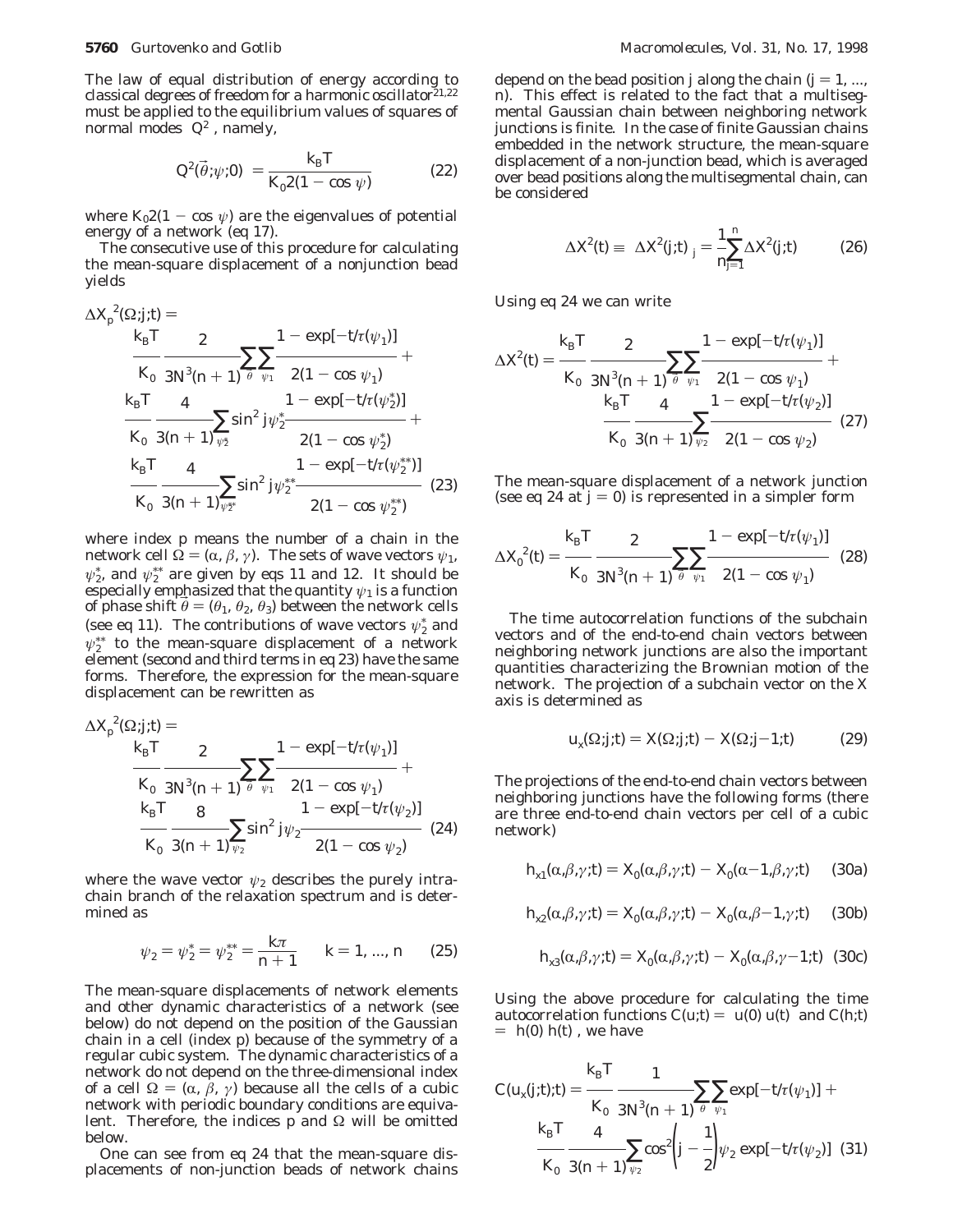$$
C(h_x; t) = \frac{k_{\rm B}T}{K_0} \frac{1}{9N^3(n+1)} \sum_{\theta} \sum_{\psi_1} \exp[-t/\tau(\psi_1)]
$$
  

$$
\left[ \frac{3 - \cos \theta_1 - \cos \theta_2 - \cos \theta_3}{1 - \cos \psi_1} \right]
$$
(32)

The autocorrelation function of a subchain vector  $C(u_x(j,t);t)$  depends on the position of a subchain along the multisegmental chain between network junctions  $(j = 1, ..., n + 1)$ . It is convenient to consider also the autocorrelation function *C*(*ux*;*t*) averaged over subchain positions along the network chain

$$
C(u_x; t) = \frac{1}{n+1} \sum_{j=1}^{n+1} C(u_x(j; t); t) =
$$
  

$$
\frac{k_B T}{K_0 (n+1)} \left[ \frac{1}{3N^{\beta}} \sum_{\vec{\theta}} \sum_{\psi_1} \exp[-t/\tau(\psi_1)] + \frac{2}{3 \psi_2} \exp[-t/\tau(\psi_2)] \right]
$$
(33)

The expressions of dynamic quantities obtained for a cubic Gaussian network are derived by rigorous calculation and, therefore, are applicable to the cubic network with arbitrary values of network parameters *n* and *N*.

In addition to the local dynamic characteristics, the normal mode transformation obtained allows the macroscopic viscoelastic behavior of a polymer network to be considered. In general, the macroscopic linear viscoelasticity of a polymer network (dynamic modulus and viscosity, relaxation modulus, and compliance) should be the subject of a separate detailed discussion. As an example, the relaxation modulus *G*(*t*) of polymer networks will be considered in this paper.

In order to study the viscoelastic properties of a Gaussian network, it is necessary to consider the behavior of a system in the field of external (shear or longitudinal) forces creating the time-dependent velocity gradient in the effective viscous medium.19,21,23 The viscoelastic functions can be obtained in terms of the method of calculating the additional work that is made by the system as a result of the friction of polymer chains with respect to the perturbed viscous medium.21,23 Using this approach and the normal mode transformation (eqs 14 and 15), we obtained the following expression for relaxation modulus *G*(*t*) of a cubic network consisting of multisegmental Gaussian chains

$$
G(t) = G_{\rm e} + \nu k_{\rm B} T \left[ \frac{2}{N^3} \sum_{\bar{\theta}} \sum_{\psi_1} \exp[-t/\tau'(\psi_1)] + 4 \sum_{\psi_2} \exp[-t/\tau'(\psi_2)] \right] (34)
$$

where *G*<sup>e</sup> is the equilibrium modulus of the bulk polymer network and *ν* is the number of cross-links per unit volume. Wave vectors  $\psi_1(\theta)$  and  $\psi_2$  are given by eqs 11 and 25, respectively. The relaxation times  $\tau' =$  $\tau/2$  are 2 times smaller than those of local dynamic characteristics of the network (see eq 5) because the spectrum of mean squares of normal modes  $\langle Q^2 \rangle$  is excited.3,13,16

It should be noted that the three-dimensional Gaussian network considered, which does not take into account the effects of excluded volume, has no static equilibrium dimension and must collapse to infinite density.4,24 In particular, the average values of position vectors of network elements and those of length vectors of subchains and network chains are equal to zero. In contrast, real cross-linked polymers are characterized by a certain fixed density (or dimension). According to James and Guth's approach<sup>25,26</sup> an effective internal pressure may be introduced into the Gaussian network. This pressure stretches the network system and provides its finite volume. Recently, we applied this approach in the consideration of low-frequency dielectric and mechanical relaxation properties of polymer networks using a simplified coarse-grained network model.15,16

If the network model is stretched by the effective internal pressure (or by the appropriate external force applied to network boundaries), a new characteristic parameter appears in the system, namely, the average length  $h_0$  of the network chain between junctions (or the average length of the subchain:  $h_0 = (n + 1)u_0$ . This parameter is determined by effective internal pressure. Then the projection of the position vector of a network element  $\overline{X}(t)$  has to consist of the average value  $\langle X \rangle$  and the fluctuating part  $\delta X(t)$ , i.e.,  $X = \langle X \rangle +$ *δX*. The average values of projections of position vectors on the *X* axis depend on the positions of network elements in the network, i.e.,  $\langle X_1(\alpha, \beta, \gamma; j) \rangle = \alpha h_0 + j u_0$ and  $\langle X_{2,3}(\alpha,\beta,\gamma;\mathbf{j})\rangle = \alpha h_0$ . One can see from eqs 1 and 2 that the equations of motion of network elements do not change their forms but the projections of position vectors *X*(*t*) should be replaced by the corresponding fluctuating part  $\delta X(t)$ . The expressions for the mean-square displacements of network elements (eqs 24 and 28) are not changed either because  $\langle (X(t) - X(0))^2 \rangle$  is equal to  $\langle (\delta X(t)) \rangle$  $-\delta X(0)$ <sup>2</sup> $\rangle$  (see eq 20). In the consideration of relaxation of subchains and network chains it is necessary to consider the total autocorrelation functions  $\langle u(0) u(t) \rangle$  $-\langle u \rangle^2$  and  $\langle h(0) h(t) \rangle - \langle h \rangle^2$  instead of the quantities  $\langle u(0) u(t) \rangle$  and  $\langle h(0) h(t) \rangle$ , respectively. For these autocorrelation functions the expressions obtained (eqs 31 and 32) are valid (cf. ref 15).

It has been shown in refs 16 and 17 for the simplified coarse-grained model of a polymer network that the presence of the effective internal pressure, which stretches the Gaussian network and prevents its collapse, does not change the set of relaxation times, the shape of the relaxation spectrum, and the time dependence of the relaxation modulus of a network as compared with the "unstrained" network model. This conclusion may be easily extended to the network consisting of multisegmental Gaussian chains. Thus, the existence of the fixed average dimension of a polymer network does not affect the results obtained in this section.

### **3. Discussion**

**3.1. Relaxation Properties of Network Junctions.** The dynamic characteristics of network junctions are determined by the wave vector  $\psi_1$  only (purely intrachain branch  $\psi_2$  is not included in these characteristics). It should be emphasized that the quantity  $\psi_1$  depends on the phase shift  $\vec{\theta}$  between the network cells in a complicated manner (eq 11). Therefore, the mean-square displacement of a network junction (eq 28)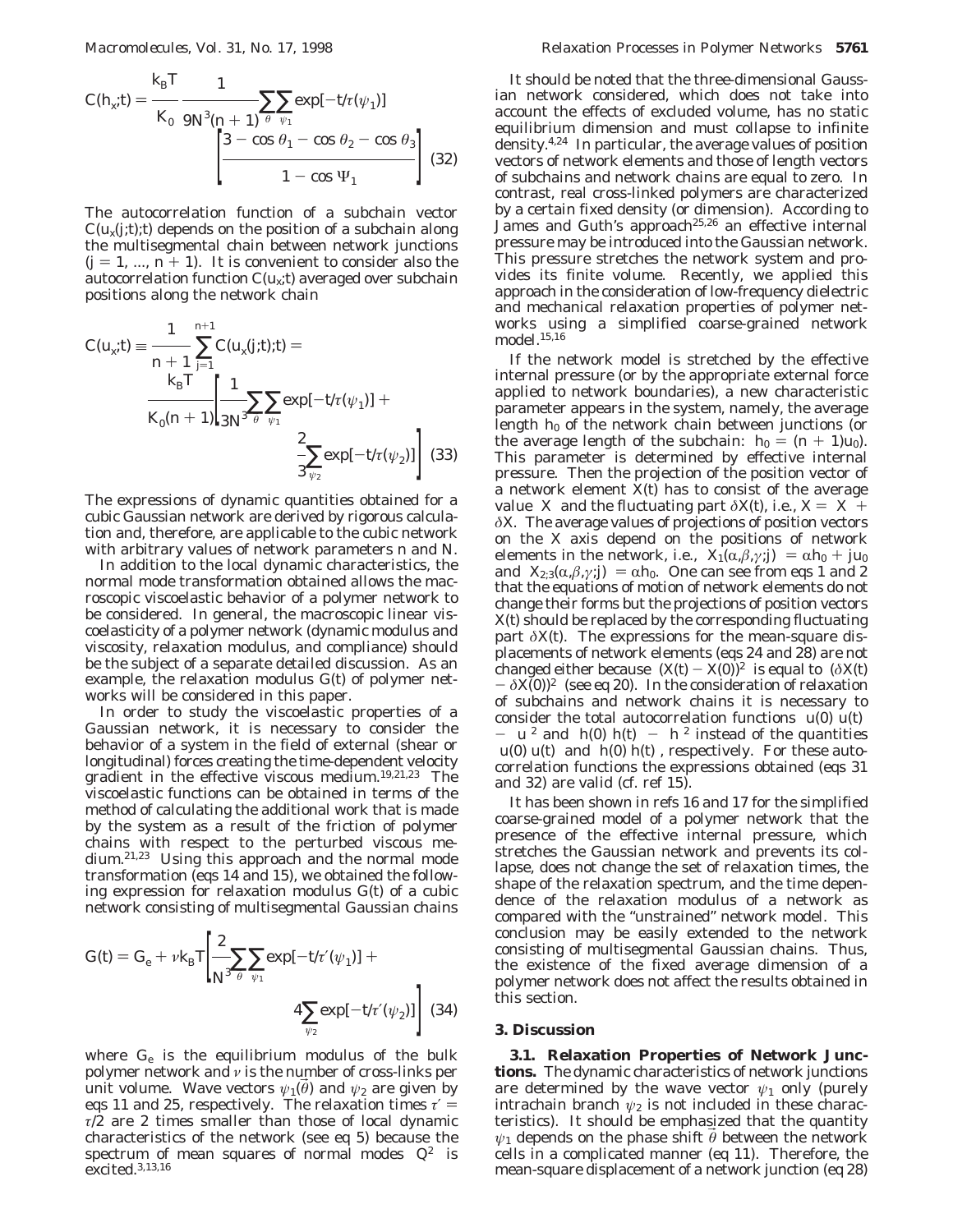is determined by both the intra- and interchain relaxation processes because of the above dependence of *ψ*<sup>1</sup> on the phase shift between cells.

The problem of comparison of the contributions of intra- and interchain motions to dynamic properties is of great interest. The simplest way to estimate these contributions is to separate the relaxation processes with different scales of motions. The wave vector *ψ*<sup>1</sup> (eq 11) at  $l = 0$ , which is equal to the quantity  $\psi_{l}$  (eq 13), determines interchain large-scale motions only. The normal modes at  $l \neq 0$  correspond to the contribution of intrachain motions to dynamic characteristics of a network. If  $l > 1$ , the first term in eq 11 is much greater than the second term depending on the phase shift  $\theta$  in the case of sufficiently long Gaussian chains between junctions. The relaxation times  $\tau(\psi_1)$  at  $l > 1$  are slightly dependent on the phase shift between cells. Therefore, to a first approximation which has a clear physical meaning, it can be assumed that the wave vector  $\psi_1(l,\theta)$  at  $l > 1$  does not depend on the phase shift between the motions of network cells. Only when  *= 1* are the first and second terms in eq 11 of the same order of magnitude, and the dependence of the wave vector  $\psi_1$ ( $l$ =1) on the phase shift  $\theta$  cannot be neglected. Finally, we have the following approximate expressions for the wave vector  $\psi_1$  in the case of sufficiently long Gaussian chains between cross-links

$$
\psi_1(l=0) = \psi_H = \frac{1}{n+1} \arccos \frac{1}{3} (\cos \theta_1 + \cos \theta_2 + \cos \theta_3)
$$
 (35a)

$$
\psi_1(l>1) = 2\ln((n+1)) \qquad l = 2, ..., n/2 \qquad (35b)
$$

$$
\psi_1^+(l=1) = 2\pi/(n+1) + \psi_{l}(\vec{\theta}) \tag{35c}
$$

$$
\psi_1^-(l=1) = 2\pi/(n+1) - \psi_{ll}(\vec{\theta}) \tag{35d}
$$

It should be noted that the set of wave vectors  $\psi_1(l>1)$ is doubly degenerated because two signs  $\pm$  correspond to each value of *l* in eq 11.

Then the mean-square displacement of a network junction (eq 28) can be represented in the approximate form

$$
\Delta X_0^2(t) \approx \frac{k_B T}{K_0} \frac{2}{3(n+1)} \frac{1}{N^2} \left[ \sum_{\hat{\theta}} \frac{1 - \exp[-t/\tau(\psi_{1\hat{\theta}})]}{2(1 - \cos \psi_{1\hat{\theta}})} + \frac{1 - \exp[-t/\tau(\psi_1^+)]}{2(1 - \cos \psi_1^+)} + \sum_{\hat{\theta}} \frac{1 - \exp[-t/\tau(\psi_1^-)]}{2(1 - \cos \psi_1^-)} + \frac{1 - \exp[-t/\tau(\psi_1(1^2))]}{2(N^2)} \right]
$$
\n
$$
2N^3 \sum_{\psi_1(l \ge 1)} \frac{1 - \exp[-t/\tau(\psi_1(l \ge 1))]}{2(1 - \cos \psi_1(l \ge 1))} \qquad (36)
$$

The first term  $(I = 0)$  in brackets in eq 36 corresponds to the contribution of interchain large-scale motions to the mean-square displacements of network junctions. The second and third terms  $(l = \pm 1)$  describe the contribution of the intrachain relaxation processes to the intermediate region between intra- and interchain parts of the spectrum. The normal modes corresponding to this intermediate region describe the intrachain motions of a "mixed" type, which take into account the correlation between the chains in the network. The

fourth term  $(l > 1)$  corresponds to the intrachain contribution to the mean-square displacements. The normal modes that appear in this term correspond to a Gaussian chain with free ends because they determine the relaxation of network junctions.

Three terms in eq 36 are triple sums taken over components  $\theta_1$ ,  $\theta_2$ , and  $\theta_3$  of interchain wave vector  $\vec{\theta}$ . In order to simplify these terms, the components of wave vector  $\theta$  can be regarded as continuous variables in the case of a network with a great number of junctions (*N*  $\gg$  1), and the long wave approximation<sup>15-17</sup> is used ( $\theta_{1,2,3}$ )  $\ll \pi$ ). In this case the relaxation times of interchain cooperative motions  $\tau$ <sup>*lf*</sup> and the relaxation times in the intermediate region ( $\tau(\psi_1^+)$  and  $\tau(\psi_1^-)$ ) can be represented as

$$
\tau_{\text{H}} \cong 12(n+1)^2 \tau_0 (1/\theta^2) \tag{37}
$$

$$
\tau^{\pm} = \tau(\psi_1^{\pm}) = 12\tau_0(n+1)^2(\theta \pm C)^{-2} \tag{38}
$$

where the constant *C* is approximately equal to  $2\pi\sqrt{3}$ . Here  $\theta^2 = (\theta_1)^2 + (\theta_2)^2 + (\theta_3)^2$  is the square of the interchain vector  $\vec{\theta}$  and  $\tau_0 = \zeta_0/4K_0$  is the relaxation time of a subchain. The quantity  $\tau_0$  is the minimum relaxation time of the total spectrum of the network system (see eq 5 at  $\psi = \pi$ ). Thus, the relaxation times  $\tau_{I}(\vec{\theta})$ ,  $\tau^+(\theta)$ , and  $\tau^-(\theta)$  in the long wave approximation depend only on the square of the interchain wave vector  $\theta$ . Therefore, it is convenient to introduce a spherical coordinate system into the triple integrals and to integrate over two variables except the radial distance from the center of the sphere ( $\rho = \sqrt{\theta^2}$ ). The fourth term in eq. 36 corresponds to the contribution of intraterm in eq 36 corresponds to the contribution of intrachain motions and is the sum taken over wave vector  $\psi_1$ ( $\geq$ 1), which does not depend (in the above approximation) on the phase shift  $\theta$  between network cells. The relaxation times of this intrachain contribution are finite and range from the relaxation time of the subchain  $\tau_0$  to  $\tau_{\text{max}}^0$  (see eqs 5 and 35b at *l* = 2)

$$
\tau_{\text{max}}^0 \equiv \tau_{\text{max}}(\psi_1(l>1)) = \tau_0(n+1)^2(1/4\pi^2) \tag{39}
$$

One can see from rigorous expressions (eqs 5 and 11) for relaxation times that the relaxation spectrum consists of broad bands corresponding to the change of phase shift  $\theta$  at a given value of the intrachain mode  $2\ln((n + 1))$  (Figure 2A). All intrachain bands ( $l \neq 0$ ) range from the relaxation time of subchain  $\tau_0$  to the maximum relaxation time *τ*<sub>chain</sub> of a network chain (see eq 5 at  $\psi_{\text{chain}}^{\min} \approx \pi/(n+1)$ )

$$
\tau_{\text{chain}} \simeq \tau_0 (n+1)^2 (4/\pi^2) \tag{40}
$$

Intrachain bands become more narrow with increasing values of *l* (Figure 2A). The interchain band  $(l = 0)$ extends to infinity and has the minimum relaxation time  $\tau_{\text{If}}^{\text{min}}$ . It should be noted that the minimum relaxation time  $\tau_{\text{lf}}^{\text{min}}$  of an interchain branch is found to be equal to the maximum relaxation time *τ*chain of a network chain

$$
\tau_H^{\min} = \tau_{\text{chain}} \tag{41}
$$

The above approximation leads to a certain change in the structure of relaxation times as compared with the rigorous spectrum. The minimum relaxation time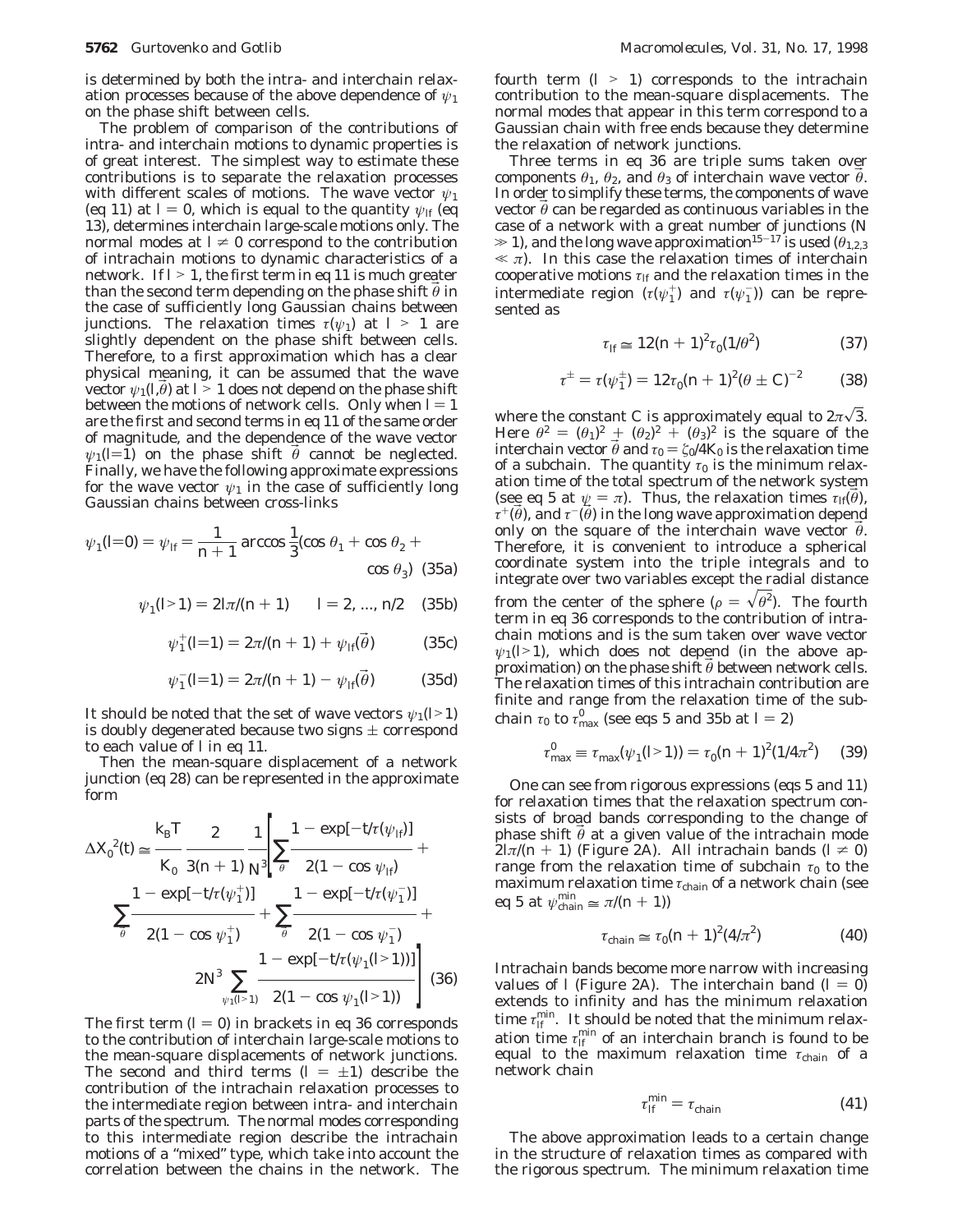

**Figure 2.** (A) Exact set of relaxation times for dynamic characteristics of junctions of a cubic Gaussian network  $(n =$ 10). (B) Approximate set of relaxation times (see eqs 35 and 36 in the text). (C) Improved approximation for the set of relaxation times for dynamic characteristics of junctions. (D) Improved approximation for the set of relaxation times for dynamic characteristics of nonjunction beads. The additional spectrum lines (vertical bars) appear, which correspond to the relaxation times of a Gaussian chain with fixed ends (see fifth term in eq 58).

of the interchain branch  $(l = 0)$  increases as compared with the rigorous quantity  $\tau_{\textit{lf}}^{\text{min}}$  (eq 41). In the intermediate region  $(l = 1)$  the maximum relaxation time  $\tau_{\text{max}}^-$  remains equal to the maximum relaxation time *τ*chain of a network chain, but the minimum relaxation time of this region  $\tau_{\min}^+$  increases. All other intrachain bands ( $l > 1$ ) become lines (Figure 2B). The long wave approximation used for the spectrum bands at  *and l* = 1 is a satisfactory approximation at  $\theta_{1,2,3} \ll \pi$ , but it gives the minimum relaxation times greater than rigorous values ( $\theta_{1,2,3} \approx \pi$ ). Therefore, the long wave approximation should be extrapolated to rigorous values of minimum relaxation times (Figure 2C). This procedure reduces the changes of the relaxation spectrum because of the long wave approximation.

With the above approximation (eq 36), a comparison of the contributions of intra- and interchain relaxation processes to the mean-square displacement of a junction can be made for different time scales of motions. The initial slope of the time dependence of ∆*X*<sup>0</sup> 2(*t*) can be easily obtained directly from rigorous eq 28. Treating eq 28 at  $t \leq \tau_0$  we have

$$
\Delta X_0^2(t)|_{t \le \tau_0} \simeq \frac{k_{\rm B}T}{K_0} \frac{1}{6} \frac{t}{\tau_0}
$$
 (42)

Intrachain motions dominate in the initial slope of the mean-square displacement of the junction. The contribution of intrachain motions to the initial slope is greater than that of interchain cooperative motions by a factor of  $(n+1)$ . In the time range from  $\tau_0$  to  $\tau_{\text{max}}^0$  (eq. 39) the mean-square displacement  $\Delta X_0^2(t)$  behaves as 39) the mean-square displacement ∆*X*<sup>0</sup> 2(*t*) behaves as

$$
\Delta X_0^2(t) \simeq \frac{2}{3\pi} \frac{k_\text{B} T}{K_0} \sqrt{\frac{t}{\tau_0}}
$$
(43)

This time dependence is typical of that for a bead of a



**Figure 3.** Reduced mean-square displacement of a network junction ∆*X*<sup>0</sup> 2(*t*)/〈*h*<sup>2</sup>〉 versus rescaled time *t*/*τ*chain (solid line). Lines with open circles  $(O)$  and solid squares  $(\blacksquare)$  correspond to the contributions of inter- and intrachain relaxation processes, respectively. The quantity  $\langle h^2 \rangle$  is the mean square of the end-to-end chain vector between neighboring junctions. Here  $n = 20$ .

long Gaussian chain.22,27,28 The intrachain motions dominate in this time range. At times greater than  $τ_{\rm max}^0$  (intermediate spectrum region) interchain cooperative motions begin to provide noticeable contribution, and the time behavior of ∆*X*<sup>0</sup> 2(*t*) changes

$$
\Delta X_0^2(t) \simeq \frac{k_\text{B} T}{K_0} \bigg[ C_1 \sqrt{\frac{t}{\tau_0}} - C_2 \sqrt{\frac{\tau_0}{t}} \bigg] \tag{44}
$$

where  $C_1$  and  $C_2$  are numerical constants. The contributions of intra- and interchain motions to the meansquare displacement of a network junction are approximately equal at  $t \approx \tau_H^{\text{min}} = \tau_{\text{chain}}$  (Figure 3). At times greater than the minimum relaxation time of the interchain branch  $\tau_{lf}^{\min}$  the cooperative network motions provide the main contribution and ∆*X*<sup>0</sup> 2(*t*) has asymptotic behavior

$$
\Delta X_0^2(t) \simeq \frac{k_{\rm B}T}{K_0} \Big[ (n+1)[C_{\rm inter} + C_{\rm intra}] - \frac{4(n+1)^2}{\pi^2 \sqrt{3}} \sqrt{\frac{\tau_0}{t}} \Big] \tag{45}
$$

where *C*<sub>inter</sub> and *C*<sub>intra</sub> are numerical constants corresponding to the contributions of inter- and intrachain motions to the limiting value of ∆*X*<sup>0</sup> 2(*t*). The limiting value of the mean-square displacement of a junction of cubic Gaussian network is finite, in agreement with previous network theories.4 The contribution of interchain relaxation processes to the limiting value  $\Delta X_0^2|_{t\rightarrow\infty}$ is about 6 times greater than that of intrachain motions (see Figure 3). It should be noted that all curves in the figures are numerically calculated with the use of the rigorous expressions obtained for dynamic characteristics of a network. It is found that the ratio of contributions on different scales of motions is independent of the number of beads *n* in the multisegmental chain between network junctions ( $C_{\text{inter}}/C_{\text{intra}} \approx 6$ ).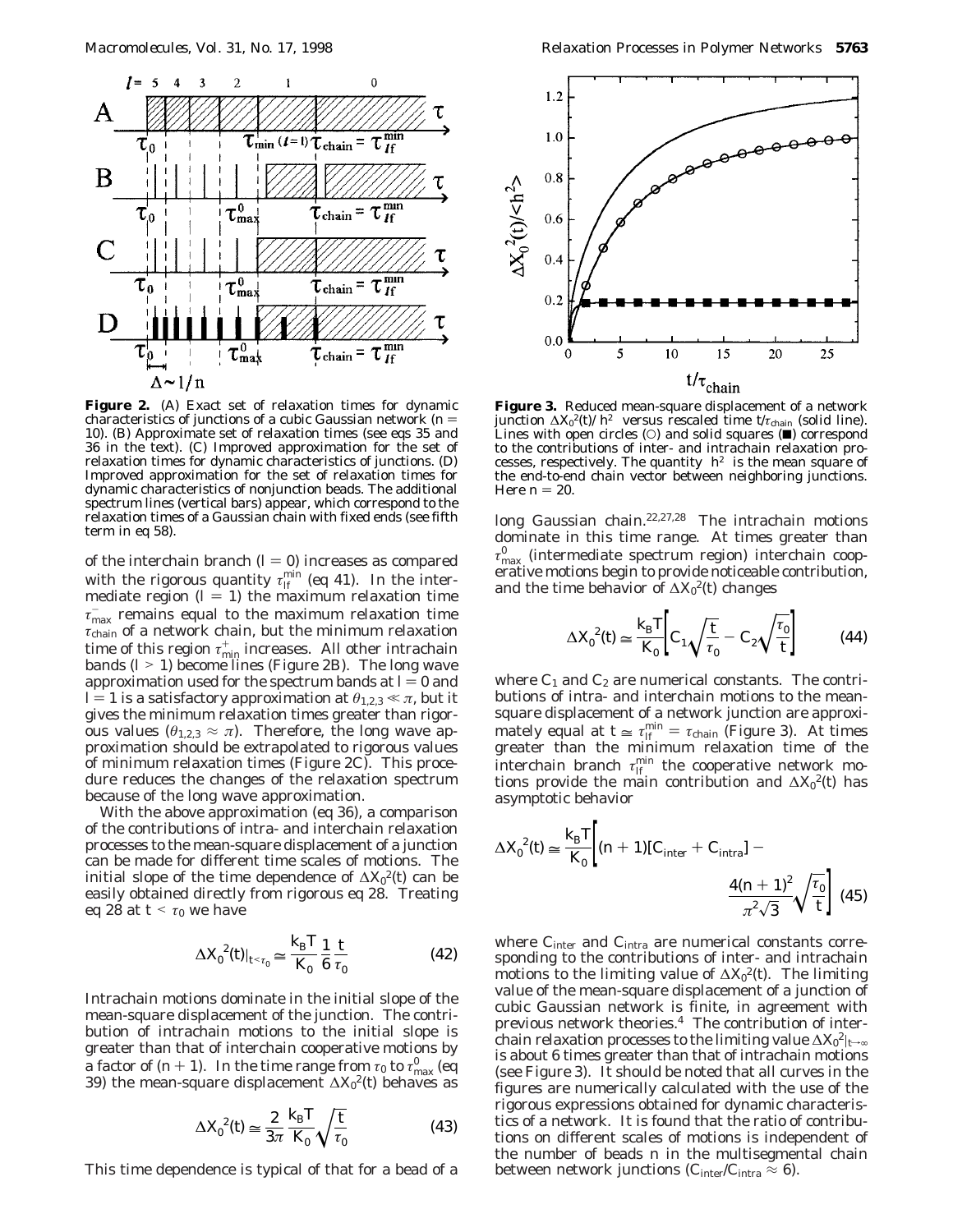Similar estimations can also be made for the autocorrelation function of the end-to-end chain vector between neighboring network junctions (eq 32). Using numerical calculations, the equilibrium value of the mean-square distance  $\langle h_{x}^{2} \rangle$  averaged over all the network chains can be approximately represented in the form

$$
\langle h_x^2 \rangle = \frac{1}{3N^3} \sum_{\Omega} \left[ \langle h_{x1}^2(\Omega; 0) \rangle + \langle h_{x2}^2(\Omega; 0) \rangle + \langle h_{x3}^2(\Omega; 0) \rangle \right] = \frac{1}{3} \frac{k_B T}{K_0} (n+1) \tag{46}
$$

At short times (initial slope) the autocorrelation function of the end-to-end chain vector between neighboring junctions behaves as

$$
C(h_x; t) \simeq \langle h_x^2 \rangle - \frac{k_\text{B} T}{K_0} \frac{1}{6} \frac{t}{\tau_0}
$$
 (47)

The time dependence of the autocorrelation function  $C(h_x; t) = \langle h_x(t) h_x(0) \rangle$  at short times is determined by the intrachain motions. The contribution of the interchain cooperative spectrum to the total autocorrelation function  $C(h_k; t)$  (time-dependent part and equilibrium value of  $\langle h_x^2 \rangle$  at short times is approximately 5 times greater than that of the intrachain spectrum. In the time range from  $\tau_0$  to  $\tau_{\text{max}}^0 \approx (1/16)\tau_{\text{chain}}$  (eq 39) the quantity  $\Gamma(F)$  behaves as quantity  $C(h; t)$  behaves as

$$
C(h_x; t) \simeq \langle h_x^2 \rangle - \frac{k_\text{B}T}{K_0} \frac{1}{3\pi} \sqrt{\frac{t}{\tau_0}}
$$
(48)

The time dependence of *C*(*h*;*t*) is still determined by intrachain motions, whereas the total contribution of these motions to the quantity  $C(h; t)$  is much smaller than that of interchain relaxation processes. In the intermediate time range  $\tau_{\text{max}}^0 < t < \tau_{\text{IF}}^{\text{min}}$  the autocorre-<br>lation function behaves as lation function behaves as

$$
C(h_x; t) \simeq \langle h_x^2 \rangle - A^* \frac{k_\text{B} T}{K_0} \sqrt{\frac{t}{\tau_0}} + A^{**} \frac{k_\text{B} T}{K_0} \left(\frac{\tau_0}{t}\right)^{3/2} \tag{49}
$$

where *A*\* and *A*\*\* are the numerical constants. At times greater than the minimum relaxation time of interchain branch ( $\tau_H^{\text{min}} = \tau_{\text{chain}}$ ),  $C(h_x; t)$  has behavior

$$
C(h_x; t) \simeq \frac{k_{\rm B} T}{K_0} \frac{4(n+1)^4}{\pi^2 \sqrt{3}} \left(\frac{\tau_0}{t}\right)^{3/2} \tag{50}
$$

i.e., it decreases to zero with increasing time. The interchain motions dominate, and their contribution is much greater than that of intrachain motions. The time dependence of the autocorrelation function  $C(h_x; t)$  is plotted in Figure 4.

**3.2. Comparison with a Simplified Coarse-Grained Network Model.** As mentioned in the Introduction, the interchain cooperative relaxation of network systems has usually been described by simplified network models in which intrachain motions are not taken into consideration. A comparison between the relaxation properties of a simplified coarse-grained model and a more realistic network model consisting of multisegmental Gaussian chains is of special importance. The coarse-grained model of a cubic network



**Figure 4.** Normalized autocorrelation function  $C_0(h_x; t)$  of endto-end chain vector between neighboring junctions versus rescaled time  $t/\tau_{\text{chain}}$  (solid line). Lines with open circles (O) and solid squares  $(\blacksquare)$  correspond to the contributions of interand intrachain relaxation processes, respectively. The quantity *n* is equal to 20.



**Figure 5.** Elementary cell of a simplified coarse-grained cubic network.

consists of beads (junctions) and springs that connect beads into a unified regular network structure.<sup>13-17</sup> The elasticity constant *K* of a spring between neighboring junctions corresponds to that of a Gaussian chain between these junctions. The friction constant  $\zeta$  of a junction (bead) describes the friction of chain fragments directly attached to a given junction (Figure 5). The relaxation times of a cubic coarse-grained network model consisting of *N* junctions along every Cartesian direction are determined by three-dimensional wave vector  $\theta$  corresponding to the phase shift between network cells14-<sup>17</sup>

$$
\tau(\vec{\theta}) = \frac{\zeta}{2K(3 - \cos\theta_1 - \cos\theta_2 - \cos\theta_3)}
$$
(51)

If the periodic boundary conditions are used, the components of wave vector  $\theta$  for a simplified network model have the same form as those for a network of multisegmental chains (eq 6). The minimum relaxation time of a coarse-grained network ( $\theta_{1,2,3} = \pi$ ) is equal to  $\tau_{\min} =$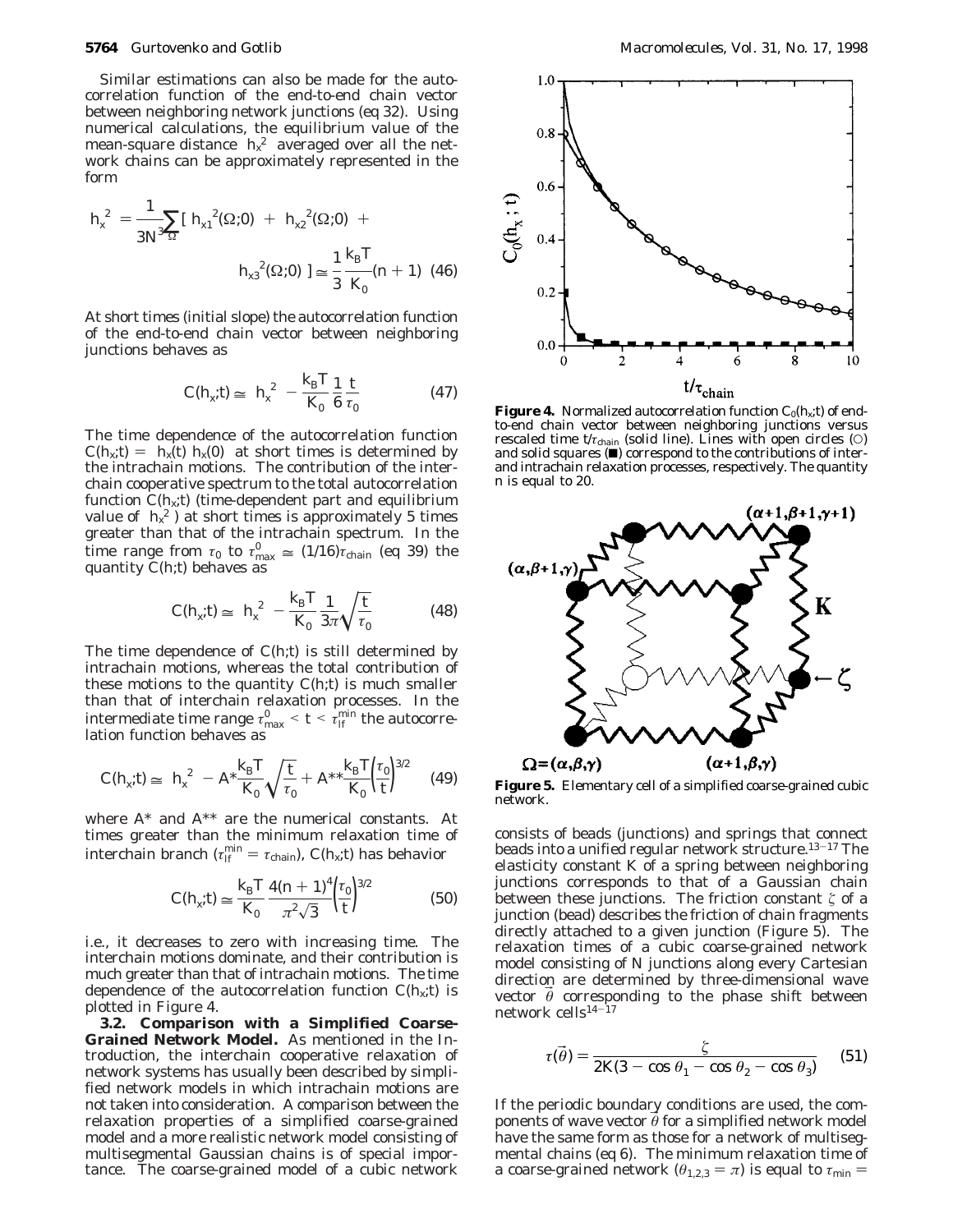*ξ*/12*K*. For large-scale motions ( $\theta_{1,2,3} \ll \pi$ ) the set of relaxation times for this model can be rewritten as

$$
\tau(\vec{\theta}) \simeq 12 \ \tau_{\min}(1/\theta^2) \tag{52}
$$

where  $\theta^2 = (\theta_1)^2 + (\theta_2)^2 + (\theta_3)^2$  is the square of wave vector B*θ*.

If the motions on sufficiently large scales are considered, the sets of relaxation times of both network models correspond to the low-frequency cooperative relaxation only. Then the relaxation times of the cubic network of multisegmental Gaussian chains (eq 37) have to be equal to those of the simplified coarse-grained network (eq 52) in the large-scale region of motions. Therefore, the characteristic times of both network models should be related as follows

$$
\tau_{\min} = (n+1)^2 \tau_0 \tag{53}
$$

Then the relation between the parameters (elasticity constant and friction constant) of both dynamic models of the network can easily be obtained. The elasticity constant *K* of a spring of a simplified coarse-grained network corresponds to the elasticity constant of the multisegmental chain as a whole, which contains (*<sup>n</sup>* + 1) subchains acting as springs with elasticity constants equal to  $K_0$ , i.e.,

$$
K = K_0/(n+1) \tag{54}
$$

Then using eq 53 the relationship between the friction constants  $\zeta$  and  $\zeta_0$  can be obtained

$$
\zeta = 3(n+1)\zeta_0 \tag{55}
$$

Hence, for an adequate description of the low-frequency relaxation behavior of a more realistic network model in terms of a simplified model, the friction of a junction of a coarse-grained network must be the sum of the frictions of the junction of the precise network model considered (3*ú*0) and of the halves of six chains directly attached to a given junction  $(6(n/2)\zeta_0)$ .

For a coarse-grained network model, the autocorrelation function of the end-to-end chain vector between neighboring junctions and the mean-square displacement of a junction can be calculated using normal mode treatment<sup>15</sup>

$$
C(h_x; t) = \frac{1}{3} \frac{1}{N^{\beta}} \frac{k_{\rm B}T}{K \bar{\theta}} \exp[-t'\tau(\bar{\theta})]
$$
(56)

$$
\Delta X^2(t) = \frac{2}{N^3} \frac{k_B T}{K} \sum_{\hat{\theta}} \frac{1 - \exp[-t/\tau(\vec{\theta})]}{2(3 - \cos \theta_1 - \cos \theta_2 - \cos \theta_3)}
$$
(57)

With the long wave approximation it can be shown that the autocorrelation function  $C(h_x; t)$  has asymptotic behavior  $(4/\sqrt{3}\pi^2)(\tau_{min}/t)^{3/2}(k_BT/K)$ . Relationship 53 shows that the low-frequency tails of autocorrelation functions of both dynamic models of a network are completely equivalent. Similar arguments can be used for the large-scale behavior of the mean-square displacement of a junction. To sum up, the simplified coarse-grained network model provides a good fit to



**Figure 6.** Reduced mean-square displacement of a network junction ∆*X*<sup>0</sup> 2(*t*)/〈*h*<sup>2</sup>〉 and normalized autocorrelation function of end-to-end chain vector  $C_0(h_x; t)$  versus rescaled time  $t/\tau_{\min}$ for a cubic network of multisegmental Gaussian chains (lines with solid circles  $(•)$ ) and for a simplified coarse-grained network (lines with open triangles  $(\triangle)$ ).

interchain relaxation properties at times greater than the minimum relaxation time of this dynamic model (Figure 6).

It should be emphasized that in the limiting case (*n*  $= 0$ ) of the network of multisegmental Gaussian chains, which corresponds to the coarse-grained network model, the set of relaxation times (eq 5) and the dynamic characteristics of junctions for the network of multisegmental chains (eqs 28 and 32) are exactly equivalent to those for the simplified network model (eqs 51, 56, and 57). Moreover, treating eq 56 at  $t = 0$  one can find that the equilibrium value of mean square  $\langle h_x^2 \rangle_{\rm c.g.}$  of the endto-end chain vector between neighboring junctions of a coarse-grained network is equal to  $k_B T/3K$ . It can be seen that  $\langle h_x^2 \rangle_{\text{c.g.}}$  is equal to that for a more precise network model (eq 46) if relationship 54 is taken into account. Thus, there is a complete agreement between the network model consisting of Gaussian multisegmental chains and the simplified coarse-grained network model at a proper relationship between the parameters of these dynamic models. Hence, the possibility of using the simplified network model for describing the low-frequency dynamic properties of networks is proved (at  $t > \tau_{\min}$ ).

**3.3. Relaxation Properties of Beads of Network Chains.** As compared with network junctions, the dynamic characteristics of nonjunction beads of a network are determined by wave vectors  $\psi_1$  and  $\psi_2$ . In addition to the main branch described by wave vector *ψ*<sup>1</sup> (eq 11), the purely intrachain branch *ψ*<sup>2</sup> (eqs 12 and 25) corresponding to the relaxation of a network chain at fixed network junctions appears. Therefore, the contribution of intrachain motions to the relaxation characteristics increases as compared with those of junctions.

The approximate estimation applied in the consideration of relaxation behavior of junctions can be used for the analysis of relaxation properties of nonjunction beads. Equation 27 for the mean-square displacement of a nonjunction bead, which is averaged over the bead position along the chain, can be rewritten as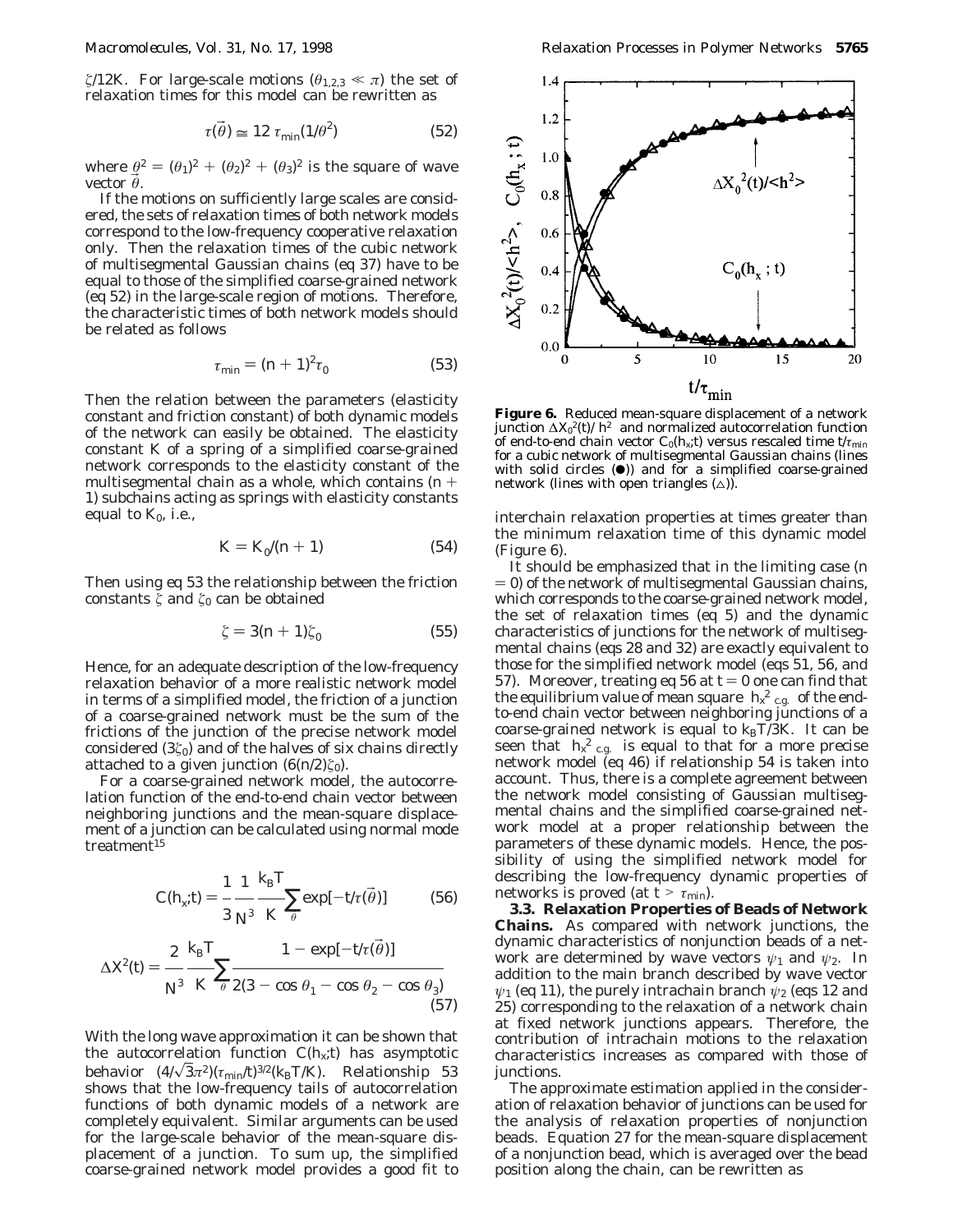$$
\Delta X^{2}(t) \approx \frac{k_{\rm B}T}{K_{0}} \frac{2}{3(n+1)} \frac{1}{N^{3}} \left[ \sum_{\vec{\theta}} \frac{1 - \exp[-t/\tau(\psi_{B})]}{2(1 - \cos \psi_{B})} + \frac{1 - \exp[-t/\tau(\psi_{\vec{1}})]}{2(1 - \cos \psi_{\vec{1}})} \right]
$$
  

$$
\sum_{\vec{\theta}} \frac{1 - \exp[-t/\tau(\psi_{\vec{1}})]}{2(1 - \cos \psi_{\vec{1}})} + \sum_{\vec{\theta}} \frac{1 - \exp[-t/\tau(\psi_{\vec{1}})]}{2(1 - \cos \psi_{\vec{1}})} + \frac{1 - \exp[-t/\tau(\psi_{\vec{1}})]}{2(1 - \cos \psi_{\vec{1}}(l^{>1}))} + \frac{1 - \exp[-t/\tau(\psi_{\vec{2}})]}{2N^{3} \sum_{\psi_{2}} \frac{1 - \exp[-t/\tau(\psi_{2})]}{2(1 - \cos \psi_{2})} \right]
$$
(58)

A comparison of eqs 58 and 36 indicates that the contribution of intrachain motions in the case of nonjunction beads is greater than the analogous contribution for the network junctions. The additional term appears in eq 58. It is described by the intrachain wave vector  $\psi_2$  (eq 25). This additional term has a similar form as the mean-square displacement of a bead of a linear Gaussian chain with fixed ends (see section 3.4.). The relaxation times of this intrachain term are finite and range from *τ*<sup>0</sup> to the maximum relaxation time *τ*chain (eq 40) equal to that of a Gaussian chain with fixed ends (Figure 2D).

The initial slope ( $t \ll \tau_0$ ) of  $\Delta X^2(t)$  averaged over the bead position along the chain is given by

$$
\Delta X^2(t)|_{t < \tau_0} \simeq \frac{k_{\rm B}T}{K_0} \frac{1}{2} \frac{t}{\tau_0}
$$
\n(59)

It is 3 times greater than the analogous characteristic of the network junction (see eq 42). The contribution of intrachain motions dominates in the initial slope and is  $3(n + 1)$  times greater than that of interchain cooperative motions. In the time range from  $\tau_0$  to  $\tau_{\rm max}^0$  $\approx \tau_{\text{chain}}/16$  (see eq 39) the intrachain relaxation processes provide the main contribution, and the quantity ∆*X*2(*t*) behaves as

$$
\Delta X^2(t) \simeq \frac{k_{\rm B} T}{K_0} \frac{2}{\pi} \sqrt{\frac{t}{\tau_0}}
$$
(60)

The mean-square displacement of a bead of a network chain in this time range is also 3 times greater than that of the network junction (eq 43). In the time range from  $\tau_{\text{max}}^0$  to  $\tau_{\text{chain}}$  (intermediate region)  $\Delta \mathit{X}^{\!\!2}(\mathit{t})$  behaves as

$$
\Delta X^2(t) \simeq \frac{k_{\rm B}T}{K_0} \bigg[ C_1^* \sqrt{\frac{t}{\tau_0}} - C_2^* \sqrt{\frac{\tau_0}{t}} \bigg] \tag{61}
$$

where  $C_1^*$  and  $C_2^*$  are numerical constants. Here the interchain collective motions begin to provide a noticeable contribution to the mean-square displacement of a bead. However, the intrachain motions still provide the main contribution in this time range. At times equal to the maximum relaxation time *τ*chain of a chain between junctions, the contribution of intrachain motions is about 4 times greater than that of interchain cooperative motions. At times greater than *τ*chain (which is equal to the minimum relaxation time  $\tau_H^\text{min}$  of interchain branch (eq 41)), the mean-square displacement



tion bead  $\Delta X^2(t)/\langle u^2 \rangle$  versus rescaled time  $t/\tau_{\text{chain}}$  (solid line). Lines with open circles  $(0)$  and solid squares  $(1)$  correspond to the inter- and intrachain contributions, respectively. The quantity  $\langle u^2 \rangle$  is the mean square of subchain vector. Here  $n =$ 20.

∆*X*2(*t*) has asymptotic behavior

$$
\Delta X^{2}(t) \simeq \frac{k_{\rm B} T}{K_{0}} \bigg[ (n+1) [\, C_{\rm inter}^{*} + C_{\rm intra}^{*}] - \frac{4(n+1)^{2}}{\pi^{2} \sqrt{3}} \sqrt{\frac{\tau_{0}}{t}} \bigg] \tag{62}
$$

where  $C_{\text{inter}}^*$  and  $C_{\text{intra}}^*$  are numerical constants corresponding to the contributions of inter- and intrachain motions to the limiting value of ∆*X*2(*t*). The time dependence of ∆*X*2(*t*) in this time range is determined by interchain motions. The contributions of the interand intrachain motions to  $\Delta X^2(t)$  become equal at  $t \approx$ 10  $\tau_{\text{chain}}$  (Figure 7). This ratio is maintained up to the limiting value of the mean-square displacement (*C*inter  $\approx$   $C_{\text{intra}}$ ) and does not depend on the number of beads in the network chain.

The mean-square displacement of a nonjunction bead (as well as other local dynamic characteristics of network chains) depends on the bead position along the chain at sufficiently long times  $(t > \tau_{chain})$ . This dependence is completely determined by the purely intrachain branch  $\psi_2$  (second term in eq 24). Treating eq 24, one can estimate the increase in the limiting value of ∆*X*2(*t*) as

$$
\Delta X^2(j)|_{t\to\infty} \simeq \Delta X_0^2|_{t\to\infty} + \frac{k_\text{B}T}{K_0} \frac{4}{3} j \Big( 1 - \frac{j}{n+1} \Big) \quad (63)
$$

where  $\Delta \chi^2_{0}|_{t\rightarrow\infty}$  is the limiting value of the mean-square displacement of a network junction. In Figure 8 the limiting values of the mean-square displacements are plotted versus the bead position *j* along the chain  $(j =$ 1, ..., *n*) for the case  $n = 20$ . The bead in the middle of a chain "feels" the restrictions related to the inclusion into the network least of all. This middle bead has the highest diffusive mobility (Figure 9). In contrast, the network junction  $(j = 0)$  has the minimum limiting values of ∆*X*2(*t*). Treating eq 63, one can see that the limiting value of the mean-square displacement of a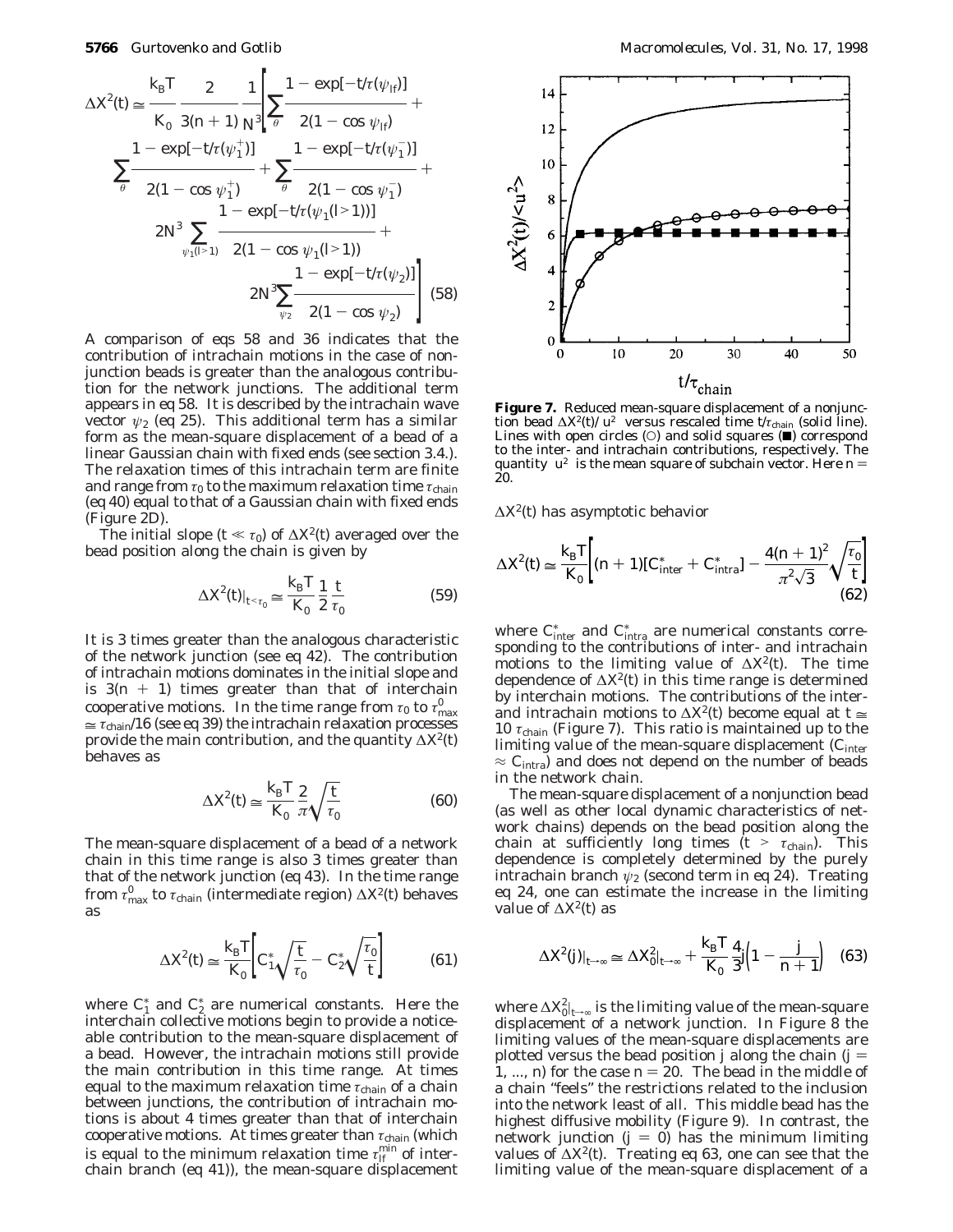

**Figure 8.** Limiting values of reduced mean-square displacements  $\Delta X^2(\eta)/\langle u^2 \rangle$  for beads of a network chain versus bead position along the chain ( $n = 20$ ). The case  $j = 0$  corresponds to network junction (cross-link).



**Figure 9.** Reduced mean-square displacements  $\Delta X^2(j; t)/\langle u^2 \rangle$ versus rescaled time  $t/\tau_{\text{chain}}$  for different beads of a network chain ( $n = 20$ ). Curve  $j = 10$  corresponds to the middle bead of the network chain, and curve  $j = 0$  corresponds to the junction.

junction (cross-link) is approximately 2 times smaller than the analogous characteristic of the middle bead (Figure 9).

The autocorrelation function  $C(u_x; t)$  averaged over the subchain position along the chain (eq 33) behaves at short times (initial slope) as

$$
C(u_x; t) \simeq \langle u_x^2 \rangle - \frac{k_\text{B}T}{K_0} \frac{1}{8} \frac{t}{\tau_0}
$$
 (64)

In the time range from  $\tau_0$  to  $\tau_{\text{max}}^0 \approx (1/16)\tau_{\text{chain}}$ , the quantity  $\hat{C}(n, t)$  decrease as quantity *C*(*ux*;*t*) decrease as

$$
C(u_x; t) \simeq \frac{k_{\rm B} T}{K_0} \frac{2}{\pi} \sqrt{\frac{\tau_0}{t}}
$$
(65)

In the intermediate region ( $\tau_{\text{max}}^0 < t < \tau_{\text{chain}}$ ) the time



**Figure 10.** Normalized autocorrelation function  $C_0(u_x; t)$  of the subchain vector versus rescaled time  $t/\tau_{\text{chain}}$  (solid line). Lines with open circles  $(0)$  and solid squares  $(4)$  correspond to the inter- and intrachain contributions, respectively. Here  $n = 20$ .

behavior of  $C(u_x; t)$  changes

$$
C(u_x; t) \simeq \frac{k_\text{B} T}{K_0} \bigg[ A' \sqrt{\frac{\tau_0}{t}} + A'' \Big(\frac{\tau_0}{t}\Big)^{3/2} \bigg] \tag{66}
$$

where *A*′ and *A*′′ are numerical constants. The intrachain motions provide the main contribution to the autocorrelation function  $C(u_x;t)$  up to the maximum relaxation time of a chain between network junctions  $\tau_{\text{chain}}$  (Figure 10). In this time range the contribution of interchain relaxation processes is  $(n + 1)$  times smaller than that of intrachain motions. The interchain collective motions begin to be manifested at times greater than the maximum relaxation time of network chain  $\tau_{\text{chain}}$ , which is equal to  $\tau_{\text{If}}^{\text{min}}$ , and  $C(u_x; t)$  behaves as

$$
C(u_x; t) \simeq \frac{k_{\rm B} T}{K_0} \frac{4(n+1)^2}{\pi^2 \sqrt{3}} \left(\frac{\tau_0}{t}\right)^{3/2} \tag{67}
$$

It should be emphasized that the autocorrelation function  $C(u_x; t)$  at  $t > \tau_{\text{chain}}$  decreases considerably (it becomes about  $(n + 1)$  times smaller than the equilibrium value  $\langle u_x^2 \rangle$ ). Therefore, the influence of interchain relaxation processes on the quantity  $C(u_x; t)$  is negligible in the time range from  $\tau_0$  to  $\tau_{\text{chain}}$  (Figure 10). The equilibrium value of the mean square of the subchain vector  $\langle u_x^2 \rangle$  averaged over all the subchains of a network can be calculated using eq 31

$$
\langle u_x^2 \rangle \equiv \frac{1}{N^3} \frac{1}{3(n+1)} \sum_{\Omega} \sum_{j=1}^{n+1} \sum_{p=1}^3 \langle u_{\text{px}}^2 (\Omega;j) \rangle = \frac{k_{\text{B}} T}{K_0} \left[ 1 - \frac{2}{3(n+1)} \right] (68)
$$

It should be noted that in the limiting case  $n = 0$  the quantity  $\langle u_x^2 \rangle$  corresponds to the equilibrium value of  $\langle h_x^2 \rangle_{\text{c.g.}}$  for a simplified coarse-grained network and is equal to  $k_B T/3K_0$ . In contrast, in the limiting case  $n \rightarrow$ ∞, which corresponds to a linear Gaussian chain, 〈*ux* 2〉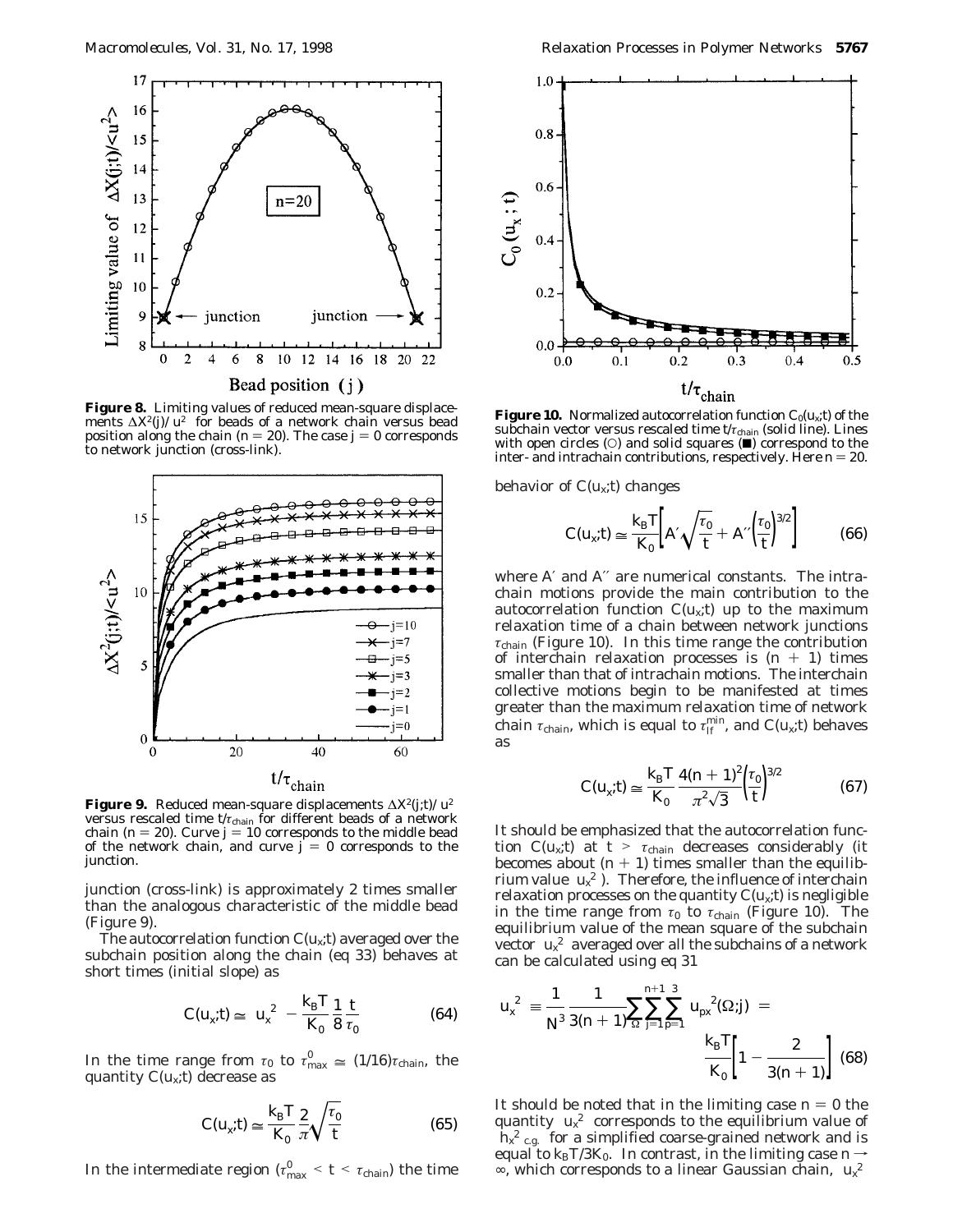

**Figure 11.** Normalized autocorrelation function  $C_0(h_x; t)$  of the end-to-end chain vector between neighboring junctions ( $\blacksquare$ ) and the normalized autocorrelation function  $C_0(u_x; t)$  of the subchain vector ( $\bullet$ ) versus rescaled time *t*/*τ*<sub>chain</sub> (*n* = 20).

is equal to  $k_B T/K_0$ , in agreement with the analogous equilibrium characteristic of a linear Gaussian chain.21,22,28

A comparison of the normalized autocorrelation function of the subchain vector  $(C_0(u_x; t) \cong A \sqrt{\tau_0 / t}$  and that<br>of the end-to-end chain vector between the neighboring of the end-to-end chain vector between the neighboring network junctions  $(C_0(h_x; t) \approx 1 - \tilde{A}(n+1)^{-1}\sqrt{t/\tau_0}$  in<br>the time range from  $\tau_0$  to  $\tau_{\text{chain}}$  indicates that the the time range from  $\tau_0$  to  $\tau_{\text{chain}}$  indicates that the decrease in  $\tilde{C}_0(h_x; t)$  is much slower than that in the autocorrelation function  $C_0(u_x; t)$  (Figure 11). For example, at times having an order of magnitude equal to *τ*<sub>chain</sub>, the autocorrelation function  $C_0(u_x; t)$  is  $(n + 1)$ times smaller than  $C_0(h_x; t)$ .

**3.4. Comparison to a Gaussian Chain with Fixed Ends.** As mentioned above, the dynamic properties of cross-linked polymers have been compared previously with those of linear chains with fixed ends<sup>19,20</sup>. Therefore, it is interesting to consider the relaxation properties of a chain with fixed ends. A comparison should be made between the intrachain dynamic characteristics (mean-square displacement of beads and autocorrelation functions of subchain vectors) of a network and a linear Gaussian chain. The dynamic characteristics of a Gaussian chain with fixed ends can be obtained directly using the normal mode treatment. The mean-square displacement of a bead of a Gaussian chain with fixed ends, which is averaged over the bead position along the chain, is given by

$$
\Delta X^{2}(t) = \frac{2}{n+1} \frac{k_{\rm B} T}{K_{0}} \sum_{\psi} \frac{1 - \exp[-t/\tau(\psi)]}{2 (1 - \cos \psi)} \qquad (69)
$$

Here the relaxation times  $\tau(\psi)$  are determined by eq 5, and the intrachain wave vector  $\psi$  is equal to  $k\pi/(n+1)$ where  $k = 1, ..., n$ . It should be noted that  $\psi$  cannot be equal to zero because the center of mass of the chain with fixed ends has no possibility to go into infinity. The relaxation times of a linear Gaussian chain with fixed ends are finite and range from  $\tau_0$  to the maximum relaxation time of a chain *τ*chain, which is given by eq 40.

A comparison of ∆*X*2(*t*) of a bead of a linear chain (eq 69) with the analogous characteristic of a network chain



of beads of a network chain (line with solid circles  $(•)$ ) and of a Gaussian chain with fixed ends (line with open circles (O)) versus rescaled time  $t/\tau_{\text{chain}}$  for the case  $n = 20$ .

(eq 58) shows that the beads of linear chain and network chain have the same dynamic behavior when the intrachain motions in the network system dominate, i.e., at times smaller than  $\tau_{\text{max}}^0 \approx \tau_0 (n+1)^2 / 4\pi^2$ . For example, the initial slope of time dependence for the mean-square the initial slope of time dependence for the mean-square displacement of a bead of linear Gaussian chain is equal to  $(k_B T/K_0)(t/2\tau_0)$ , and the analogous characteristic of a bead of network chain has the same form (eq 59). At times greater than  $\tau_0$  the quantity  $\Delta X^2(t)$  of a bead of a linear chain with fixed ends increases as  $(2/\pi)(k_B T/K_0)$ .  $\sqrt{t/\tau_0}$  and tends to a finite limit at times with an order of magnitude equal to the maximum relaxation time of a chain *τ*chain. In contrast to the linear Gaussian chain, the interchain large-scale motions begin to provide a noticeable contribution to the mean-square displacement of a bead of a network chain at times greater than  $\tau_{\text{max}}^0$  (this time is smaller than  $\tau_{\text{chain}}$  as mentioned above). Hence, the dynamic behavior of a bead of a network chain and that of a linear chain begin to differ at  $t \gg \tau_{\text{max}}^0 \approx (1/16)\tau_{\text{chain}}$ . The mean-square displace-<br>ment of a bead of a chain with fixed ends reaches the ment of a bead of a chain with fixed ends reaches the limiting value at  $t \approx \tau_{\text{chain}}$ , whereas the mean-square displacement of a bead of a network chain still increases. It can be seen from Figure 12 that this difference becomes noticeable at  $t \approx 0.5 \tau_{\text{chain}}$ . The limiting value of ∆*X*2(*t*) for a network chain is estimated to be 2 times greater than that for a chain with fixed ends.

Similar differences of relaxation behavior are manifested in the consideration of autocorrelation functions of subchain vectors  $C(u_x; t)$ . The value of  $C(u_x; t)$  averaged over the subchain position along the chain with fixed ends has the form $2\overline{2}$ 

$$
C(u_x; t) = \frac{1}{n+1} \frac{k_{\rm B}T}{K_0} \sum_{\psi} \exp[-t/\tau(\psi)] \tag{70}
$$

At short times (initial slope) the autocorrelation function of the subchain vector of a chain with fixed ends has the same time behavior as that of a network chain, namely,  $C(u_x; t) \approx (k_B T/K_0)(1 - t/8\tau_0)$ . In the time range from  $\tau_0$  to  $\tau_{\text{chain}}$  the autocorrelation function  $C(u_x; t)$  for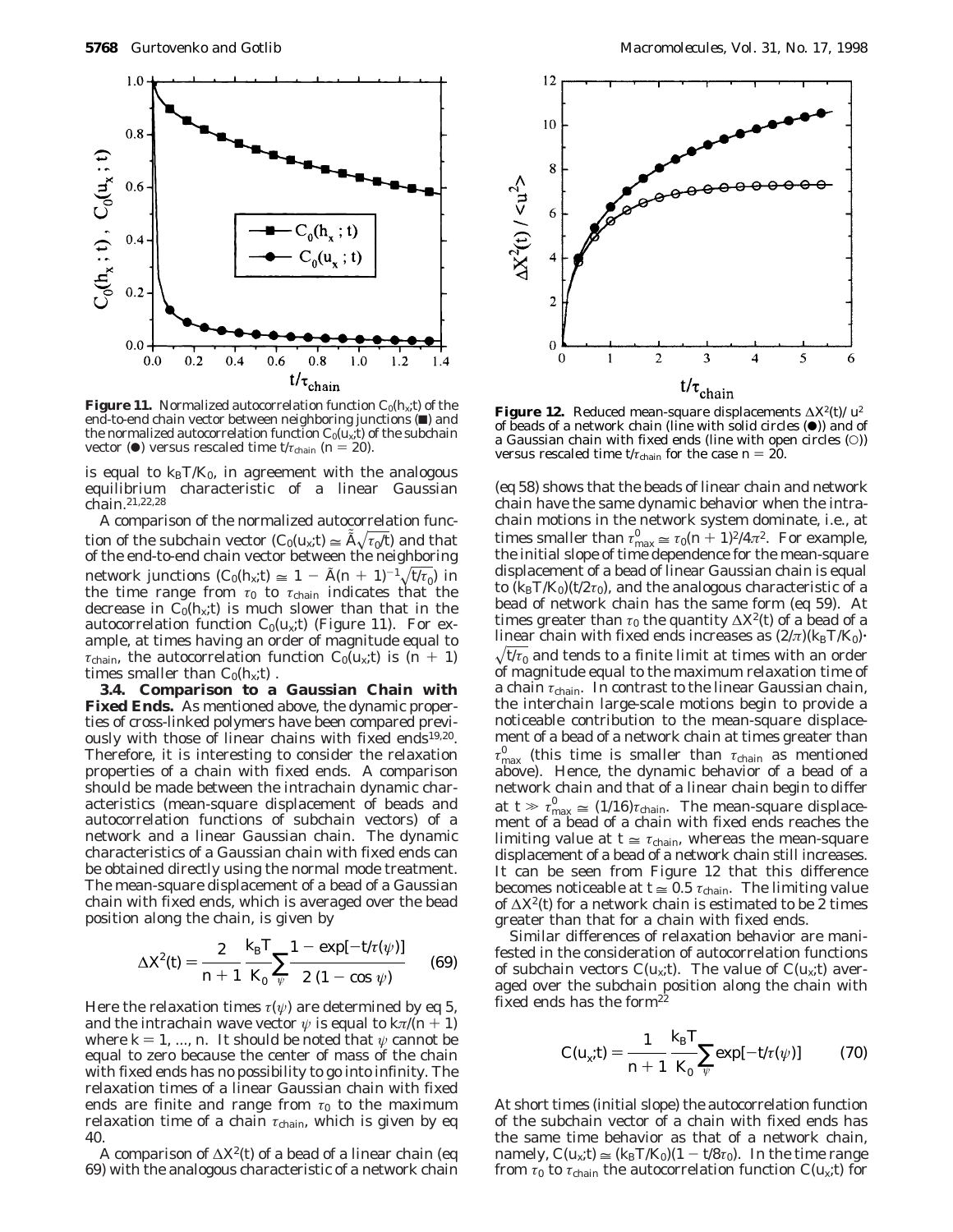a linear Gaussian chain decreases as  $\sqrt{\tau_0/t}$ . At  $t >$ *τ*<sub>chain</sub> the quantity *C*( $u_x$ ;*t*) decreases as exp[ $-t/\tau_{\text{chain}}$ ] because the relaxation spectrum of a chain with fixed ends is finite. The autocorrelation function  $C(u_x;t)$  for a network chain has approximately the same behavior as that for a chain with fixed ends up to  $t \approx \tau_{\text{chain}}$ . When  $t > \tau_{\text{chain}}$  the autocorrelation function  $C(u_x; t)$  for a network chain decreases as  $(\tau_0/t)^{3/2}$ . Therefore, the time behavior of autocorrelation functions of subchain vectors for the chain with fixed ends and for the network chain begin to differ at  $t > \tau_{chain}$ . However, this difference in the time behavior appears when the normalized autocorrelation functions decrease considerably and become about  $(n + 1)$  times smaller than 1.

**3.5. Relaxation Modulus of a Gaussian Network.** The estimation used in the consideration of local dynamic characteristics (section 3.1) can be applied to the analysis of the time dependence of relaxation modulus *G*(*t*) given by eq 34. At short times (from *τ*<sub>0</sub> to  $\tau_{\text{max}}^0/2$ (see eq 39)) the relaxation modulus behaves as

$$
G(t) \simeq G_{\rm e} + \frac{6\sqrt{2}}{\pi} \nu k_{\rm B} T(n+1) \left(\frac{\tau_0}{t}\right)^{1/2} \tag{71}
$$

In this region the intrachain relaxation processes dominate in the relaxation modulus of a network. In the time range from  $\tau_\mathrm{max}^0/2$  to  $\tau_\mathrm{chain}/2$  the cooperative interchain motions begin to be manifested. The time dependence of relaxation modulus *G*(*t*) changes

$$
G(t) \simeq G_{\rm e} + \nu k_{\rm B} T \left[ \tilde{C} \left( \frac{\tau_0}{t} \right)^{1/2} + \tilde{\tilde{C}} \left( \frac{\tau_0}{t} \right)^{3/2} \right] \tag{72}
$$

Here *C* and *C* are numerical constants. However, the<br>intrachain relaxation processes still provide the main intrachain relaxation processes still provide the main contribution to the relaxation modulus *G*(*t*) of a network. The contributions of intra- and interchain motions become equal at times having an order of magnitude equal to *τ*chain/2 (Figure 13). At times greater than *τ*chain/2 the interchain relaxation processes dominate, and *G*(*t*) has asymptotic behavior

$$
G(t) \simeq G_{\rm e} + \frac{2\sqrt{6}}{\pi^2} \nu k_{\rm B} T(n+1)^3 \left(\frac{\tau_0}{t}\right)^{3/2} \tag{73}
$$

It should be noted that at times greater than *τ*chain/2 the relaxation modulus *G*(*t*) already becomes very small. At  $t \approx \tau_{\text{chain}}/2$  the reduced quantity  $(G(t) - G_e)/(G(0) - G_e)$ becomes about  $3(n + 1)$  times smaller than 1 (Figure 13).

The relaxation spectrum  $H(\tau)$  is determined as<sup>19</sup>

$$
G(t) = G_{\rm e} + \int H(\tau) \exp[-t/\tau] \, \mathrm{d} \ln \tau \qquad (74)
$$

Its behavior may be easily estimated using the time dependence of the relaxation modulus. As mentioned above, the time dependence of *G*(*t*) is mostly governed by intrachain relaxation processes up to the longest relaxation time of a chain between junctions (see eqs 71 and 72). Hence, to a first approximation the relaxation spectrum *H*(*τ*) behaves as  $\bar{t}^{-1/2}$  at  $\tau_0 \ll \tau \ll \tau_{\text{chain}}/2$ . This behavior of the relaxation spectrum is similar to that of a long Gaussian chain.<sup>19</sup> At times greater than *τ*chain/2 the behavior of *G*(*t*) changes (see eq 73), and the relaxation spectrum *H*(*τ*) has the corresponding asymptotic behavior  $\tau^{-3/2}$  at  $\tau \gg \tau_{\text{chain}}/2$ . This is typical of<br>three-dimensional meshlike networks in the region of three-dimensional meshlike networks in the region of



**Figure 13.** Reduced relaxation modulus  $(G(t) - G_e)/(G(0))$ *G*e) versus rescaled time  $t/\tau_{\text{chain}}$  (solid line) for the case  $n = 20$ . Lines with open circles  $(O)$  and solid squares  $(\blacksquare)$  correspond to the inter- and intrachain contributions, respectively.

cooperative motions.1,3,14-<sup>17</sup> It should be noted that the relaxation spectrum of a two-dimensional square network behaves as  $\tau^{-1}$  in this region.<sup>5</sup>

To conclude, some remarks should be made about the differences in the spectra and relaxation moduli of the networks with meshlike and treelike topologies. The relaxation spectrum  $H(\tau)$  of a mesh like Gaussian network extends to infinity. The specific feature of the relaxation spectrum of a treelike network model<sup>11,12</sup> is the existence of the finite maximum relaxation time *τ*max. In the case of long multisegmental Gaussian chains the parts of the relaxation spectra of meshlike and treelike<sup>12</sup> network models, which are determined by intrachain motions, are similar, and their behavior *τ*-1/2 is typical of a single Gaussian chain. It has been shown $11$  that the relaxation spectrum of a treelike network in the low-frequency region of cooperative chain motions behaves as  $\tau^{-1/2}$ , has root singularity in the vicinity of  $\tau_{\text{max}}$ , and is cut off at  $\tau > \tau_{\text{max}}$ . In contrast, the spectrum of the meshlike network model in the region of cooperative motions has a long wave tail, which extends to infinity and behaves as  $\tau^{-3/2}$ . This long wave tail of the relaxation spectrum appears in the time region where *G*(*t*) diminishes considerably (Figure 13). The relaxation moduli of meshlike and treelike network models have a qualitatively similar behavior *τ*-1/2 in the region of intrachain motions. The difference between the relaxation moduli of both network models are manifested in the region of cooperative motions where *G*(*t*) becomes very small. The noticeable difference in dynamic properties of meshlike and treelike networks may be expected in the consideration of dynamic modulus *G*′(*ω*) and viscosity *η*′(*ω*) at low frequencies, i.e., in the region where the long wave tail of spectrum of meshlike network dominates. This is the subject of our further investigations.

# **4. Conclusion**

To conclude, it can be said that the relaxation of regular polymer networks of long multisegmental Gaussian chains can be considered as a superposition of four different types of relaxation processes. The first type